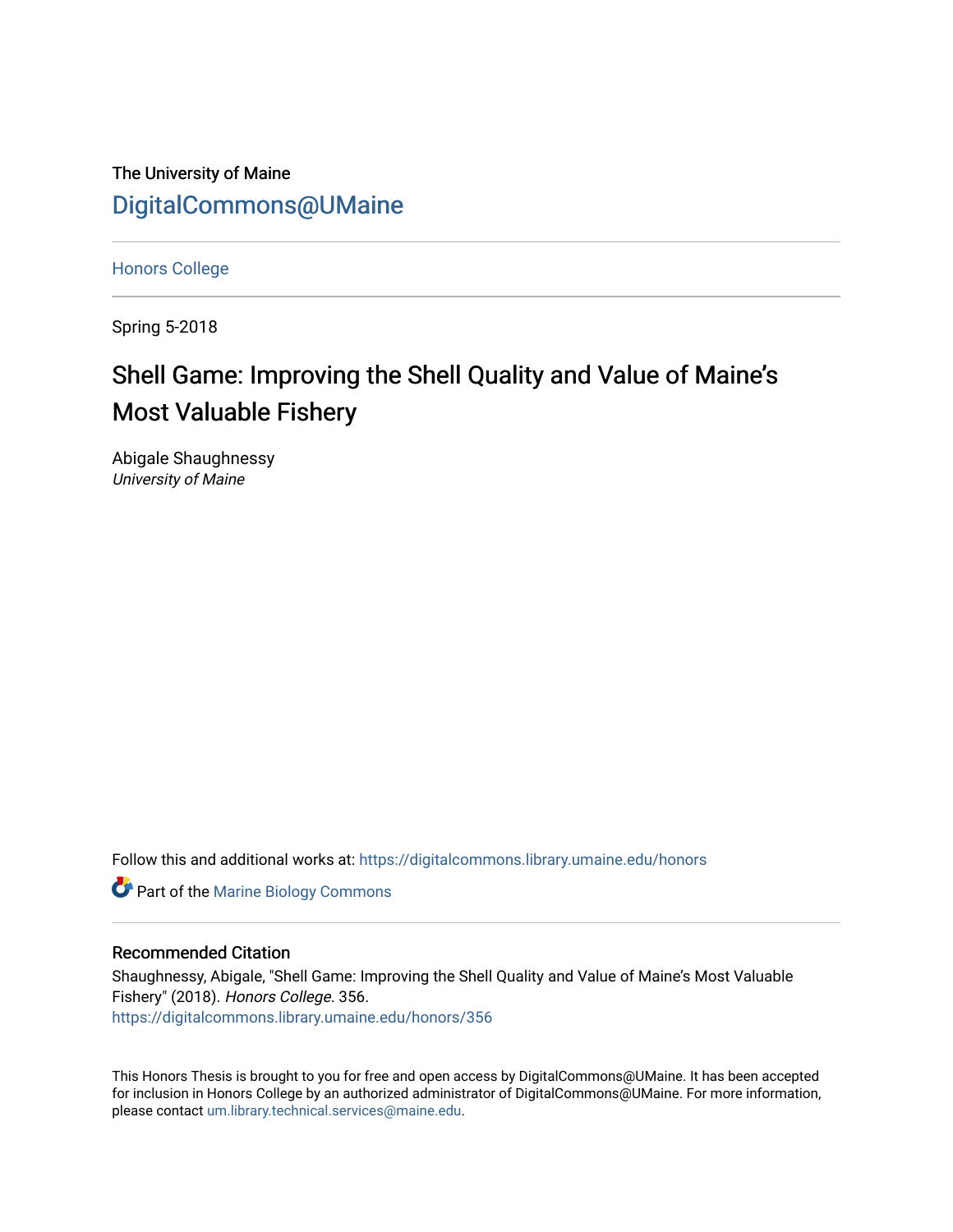# SHELL GAME: IMPROVING THE SHELL QUALITY AND VALUE OF MAINE'S

# MOST VALUABLE FISHERY

by

Abigale Shaughnessy

A Thesis Submitted in Partial Fulfillment of the Requirements for a Degree with Honors (Marine Biology)

The Honors College

University of Maine

May 2018

Advisory Committee:

Richard Wahle, Research Professor of Marine Science, Advisor Curtis Brown, Marine Biologist, Ready Seafood Co. Paul Rawson, Assistant Professor of Marine Science Joshua Stoll, Assistant Research Professor of Marine Policy Mark Haggerty, Honors Preceptor, Honor College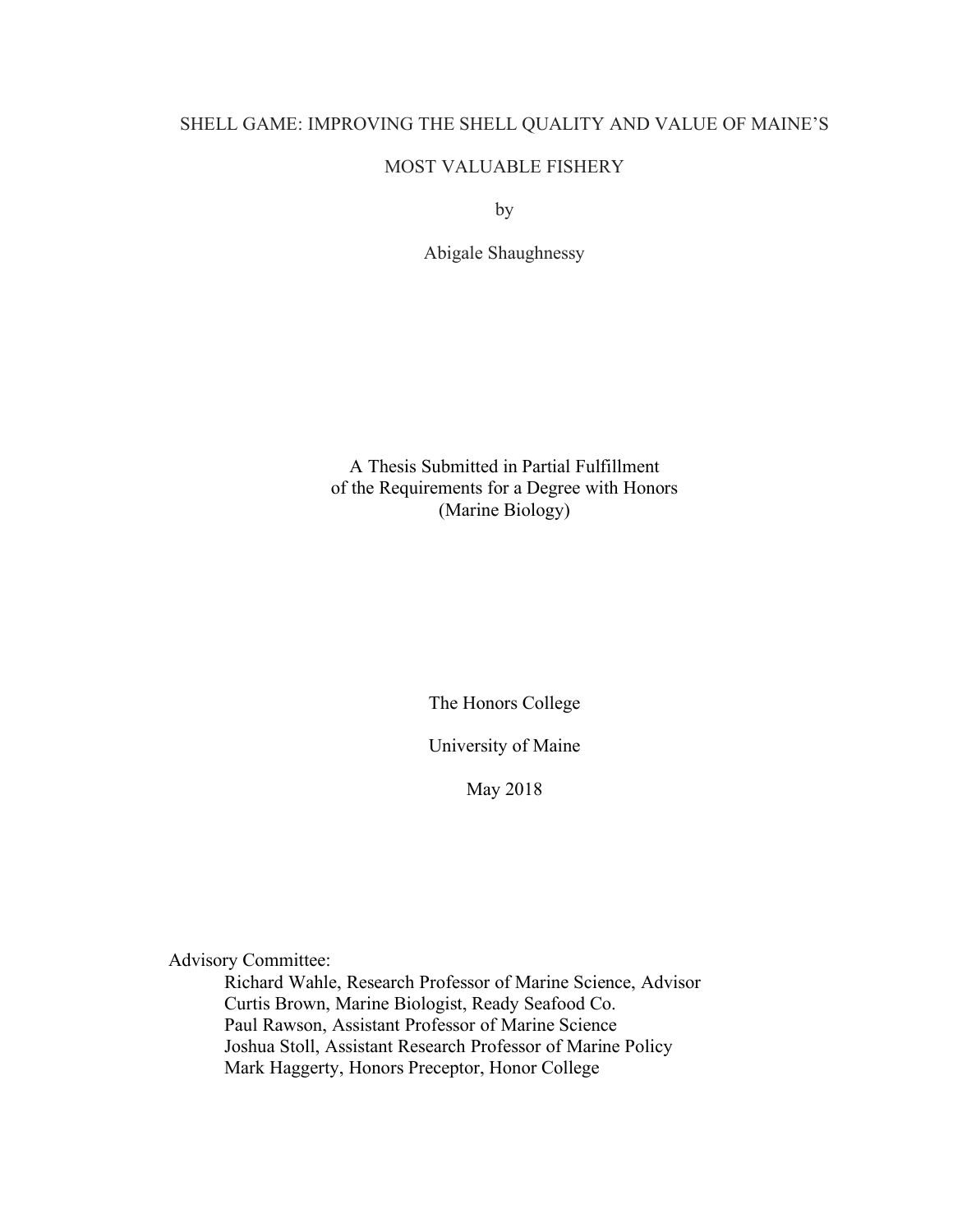#### ABSTRACT

The American lobster is Maine's most valuable export commodity. Hard-shell lobster commands the highest price because they survive shipping to overseas markets, but much of Maine's summer production comes as perishable, low-value, softshell lobster. Lobster processors would like to know whether they can enhance profitability by holding over low-quality lobsters to increase their hardness instead of the standard process of receiving and shipping lobsters in under 48 hours. In a collaborative experiment with Ready Seafood Co. (Portland, Maine), we conducted week-long trials to evaluate the joint effects of temperature and feeding on shell hardness and hemolymph protein levels, an indicator of lobster health. Lobster were hand graded into four shell hardness categories used in the trade. Hemolymph total protein levels were quantified on the Brix percentage scale with a refractometer. Over the duration of 7-day trials, an average of 33.5% of lobster improved in grade and the average survival rate was 85%. Hemolymph protein levels improved significantly with higher shell grade but declined over the duration of the trials. We found no significant effect of temperature or feeding treatment on shell grade, survival, or hemolymph protein levels. We estimate that with an 85% survival rate and a 33.5% improvement in shell grade over 7 days, at the highest observed market price differential between A and B grade lobster, Ready Seafood Co. would lose over \$10,000. The company would realize a profit, however, if it improved survival rate by a few percent, and with a survival rate of 100%, would gain more than \$72,000 in profits. Therefore, by holding over lobster there is much potential to enhance the value of Maine's lobster industry.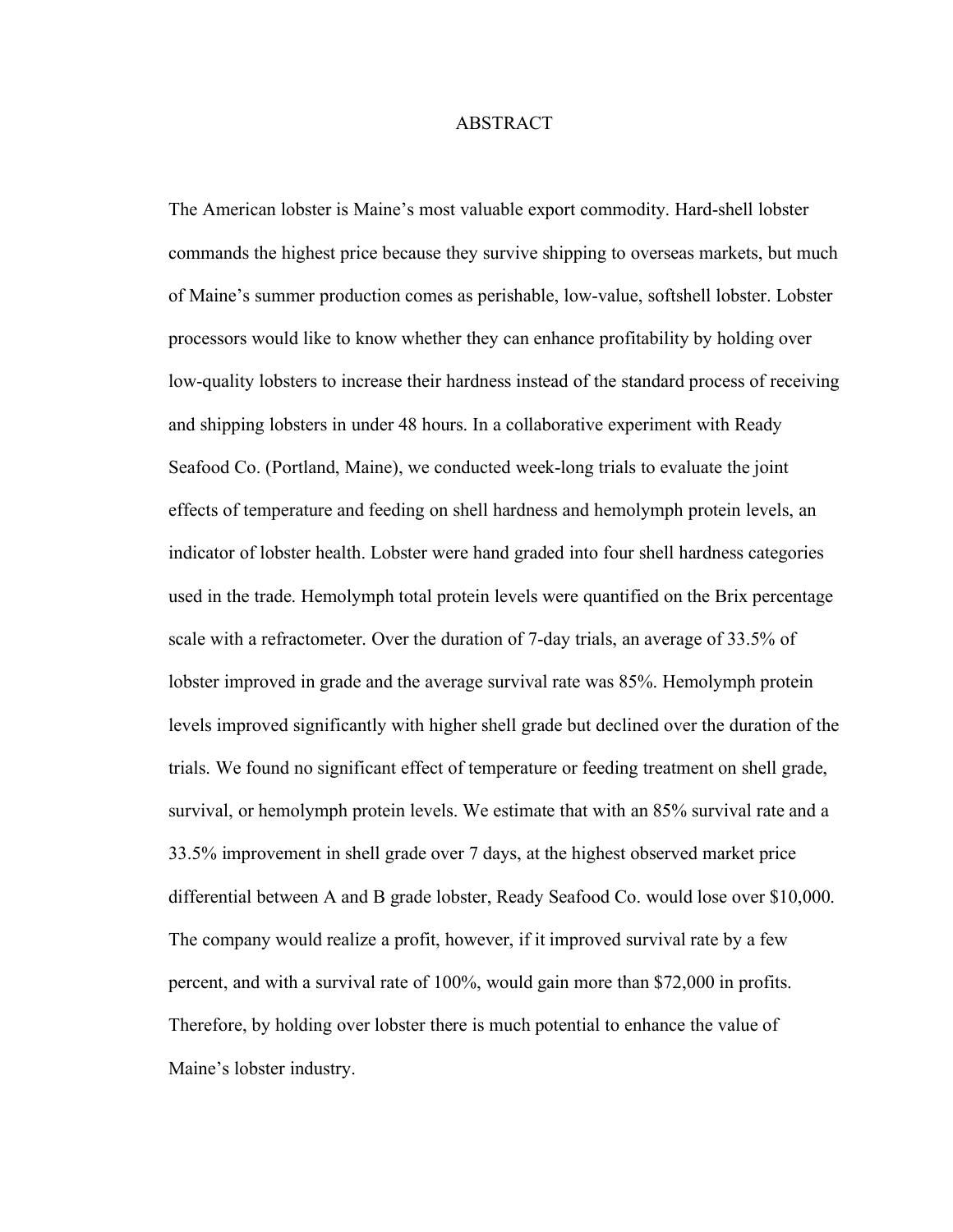# TABLE OF CONTENTS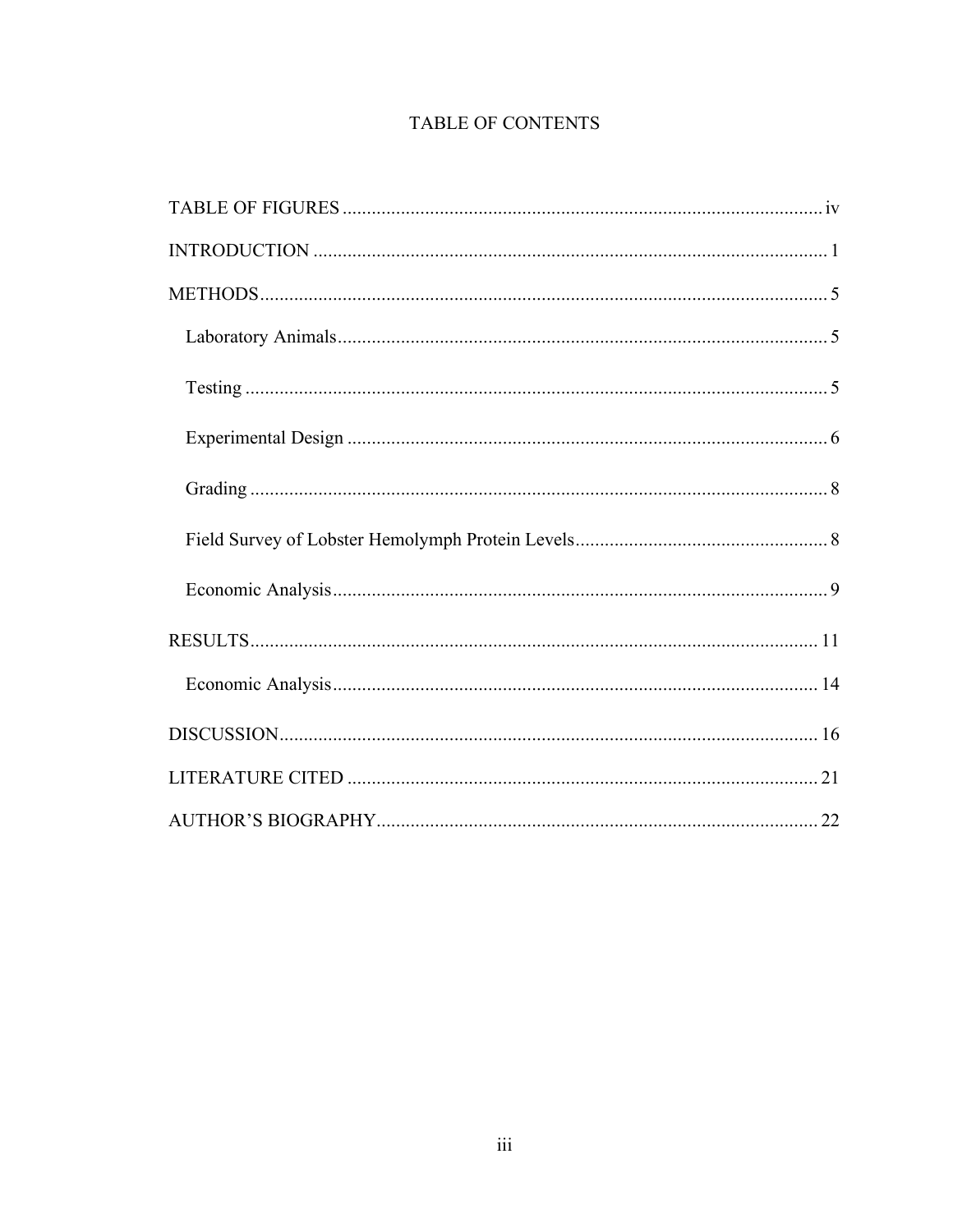# **TABLE OF FIGURES**

| $FIGURE 6. \dots 1$ |  |
|---------------------|--|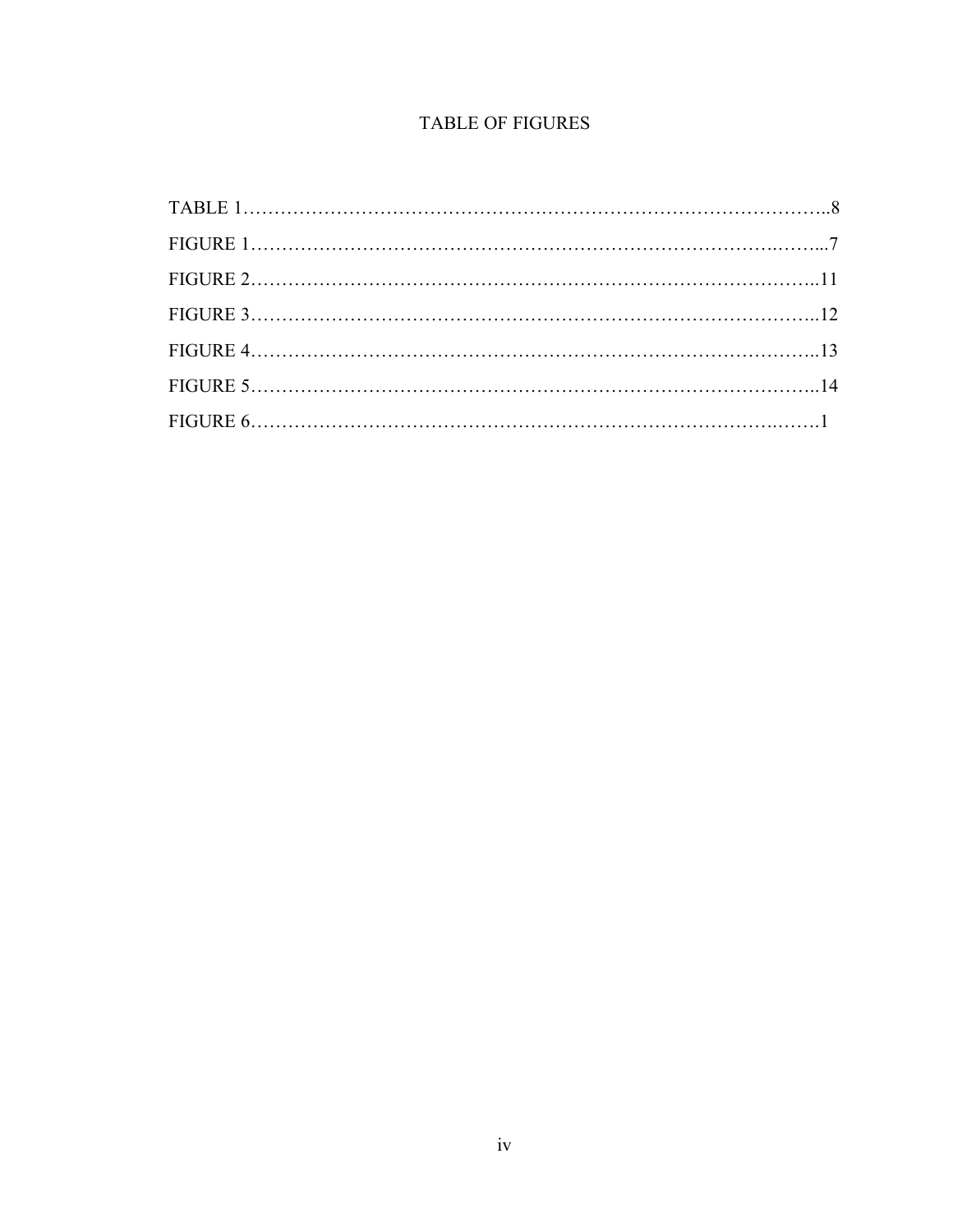#### INTRODUCTION

The American lobster, *Homarus americanus*, is the State of Maine's largest export commodity (State Exports of Maine 2017). The lobster fishery is also the most valuable marine fishery in both the United States and Canada and landings have continually increased in the last two to three decades (D'Agaro et al 2014). Ready Seafood Company is a wholesale lobster company based in Portland, Maine. Ready Seafood exports live lobster to markets across the globe. In recent years, Asian market demand for live lobster has greatly increased. Chinese markets favor red lobster because the color red is associated with good luck, happiness, and prosperity (Simon et al 2016). Companies, such as Ready Seafood, are working to meet demand brought on by this increasing market. Asian markets favor the sale of live lobster; therefore, successful export of live lobster is essential to the industry (Simon et al 2016).

Shipping exposes live lobster to several weakening factors such as air, hypoxia, temperature changes, and handling (Lorenzon et al 2007). To survive the shipment process, a lobster must be resilient enough to handle these stressful conditions. Not all lobster can survive the shipment process, in fact, newly molted lobster are more likely to experience mortality in situations of high temperature, low salinity, and low oxygen compared to hard-shell lobster (McLeese 1956). When companies like Ready Seafood receive lobster from lobstermen, lobsters are sorted into four shell hardness grades. Only the lobsters with the hardest shells are durable enough to survive the journey to Asian markets. During the height of Maine's summer lobstering season, much of the catch consists of low grade, softshell lobster that do not ship well and are destined for local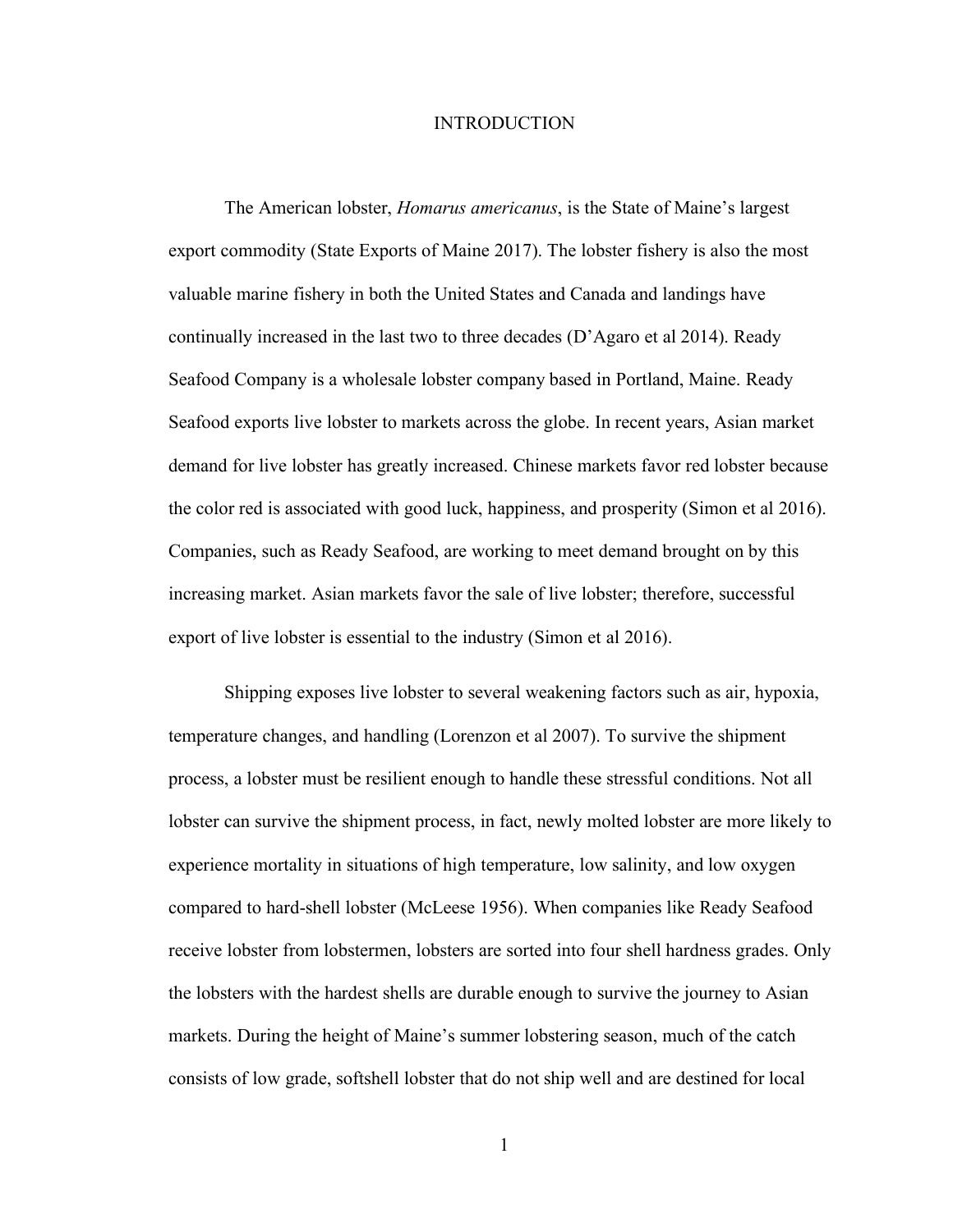markets. However, hard-shell lobster yields the highest profit for companies like Ready Seafood because they survive shipping to overseas markets. This study seeks to improve shell hardness in lobster through different temperature and feeding treatments in an attempt to increase the economic gain of lobster exports.

As with most wholesalers, Ready Seafood buys lobsters from fishermen, places them in cold water  $(\sim 7^{\circ} \text{C})$  to purge their waste, transfers them to even colder water  $(\sim 4^{\circ}$ C) to slow their metabolism, and then ships them within 48 hours of receiving them. This study asks whether it might be more profitable to hold over lobster for 7-days to harden their shells and make them more fit for overseas shipping.

Lobsters are poikilotherms, meaning they do not regulate their own body temperatures. Temperature is therefore an extremely important parameter for lobster and they are capable of detecting minute changes in temperature, made apparent through their cardiac activity in changes of just 0.5 ̊C (Worden 2006). Because temperature is so important, we decided to investigate whether holding temperature impacts shell hardness. Temperature is known to impact many aspects of a lobster's life. Metabolism, growth, reproduction, and early development can all be influenced by temperature (Green et al 2014). In particular, warm temperatures have been found to increase growth by shortening the intermolt period. This occurs due to increased temperatures speeding up metabolic processes like the mobilization of energy reserves needed for molting (Green et al 2014). This study elevates temperatures in attempt to speed up the hardening of lobster shells.

Diet was an additional parameter tested in this study as diets have been shown to have significant effects on the strength of the shell of new shell lobsters. Shell hardness is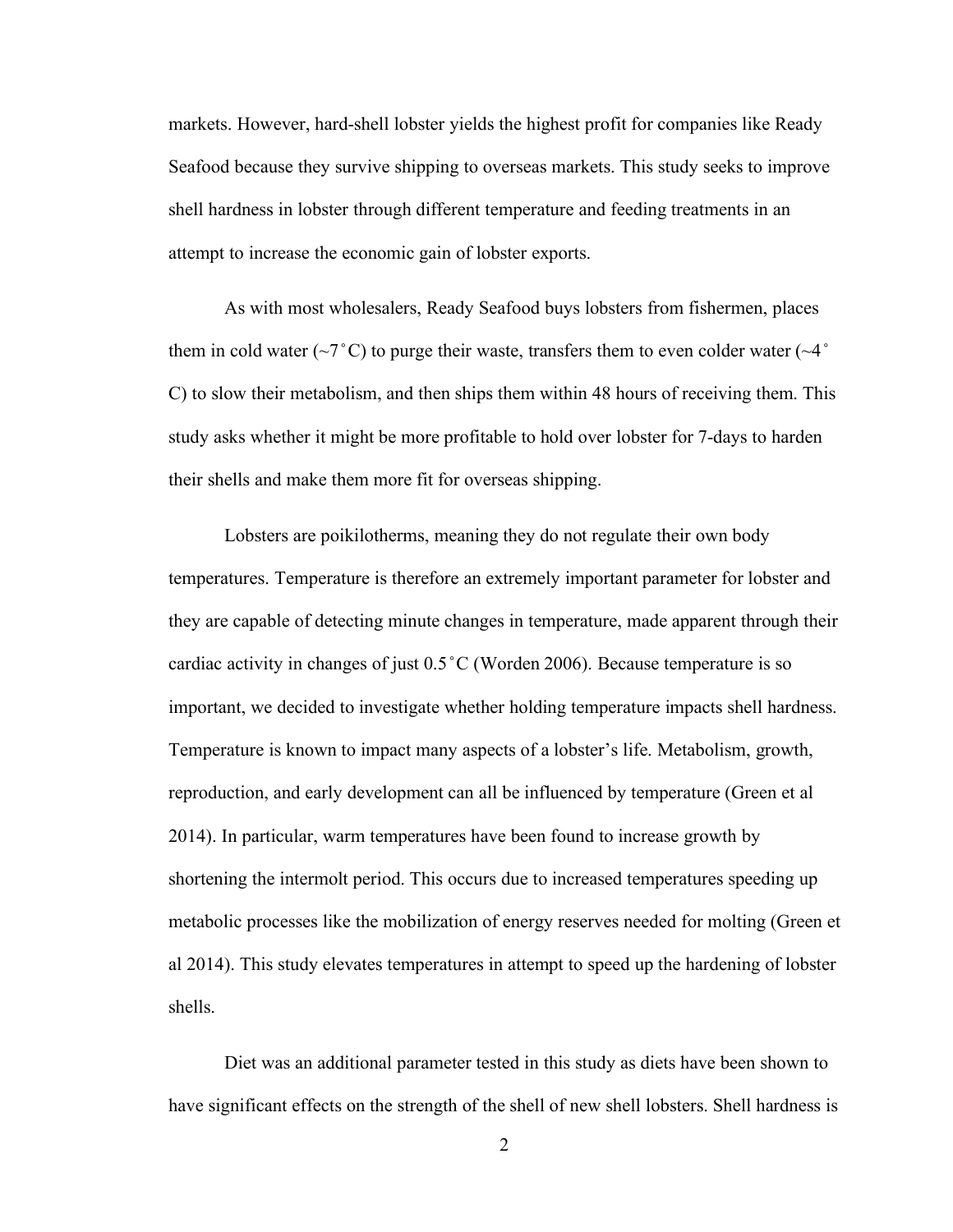improved through vitamins and minerals that help enhance lobster health and growth (Donahue & Bayer 1998). Growth occurs through the molting of the shell and hardening of the new shell until it is ready to molt again. Successful molts occur through accumulation of metabolic reserves gained through diet (Ciaramella et al. 2014). In this study, some lobsters were not fed, while others were fed one crushed mussel to increase their metabolic reserves and vitamins in an attempt to harden their shells over a 7-day trial.

The physiological condition in crustaceans is influenced by the amount of nutrient reserves accumulated that allow for normal function and growth (Ciaramella et al. 2014). The Brix index is a method used in the lobster industry to evaluate lobster health. The term "degrees Brix" honors the nineteenth-century German scientist Adolf Brix (Roll 1984). The refractive index of hemolymph, which is measured using the Brix scale, is a measure of the concentration of all dissolved solids in hemolymph, mainly proteins. Hemolymph proteins consist of hemocyanin, a copper based respiratory protein that binds with oxygen. Lipid and protein levels in the hemolymph strongly affect the refractive index and are therefore useful indicators of lobster nutritional status and health (Leavitt  $\&$ Bayer 1977; Ciaramella et al. 2014; Simon et al 2016; Clark et al 2017). Hemolymph protein and lipid levels can be influenced by environmental factors such as salinity, temperatures, food availability, season, life stage, and stress (Ciaramella et al. 2014). A small drop of hemolymph collected with a syringe provides a non-lethal, simple way to measure lobster health that lobster dealers can use to make informed decisions regarding shipping and processing (Clark et al 2017).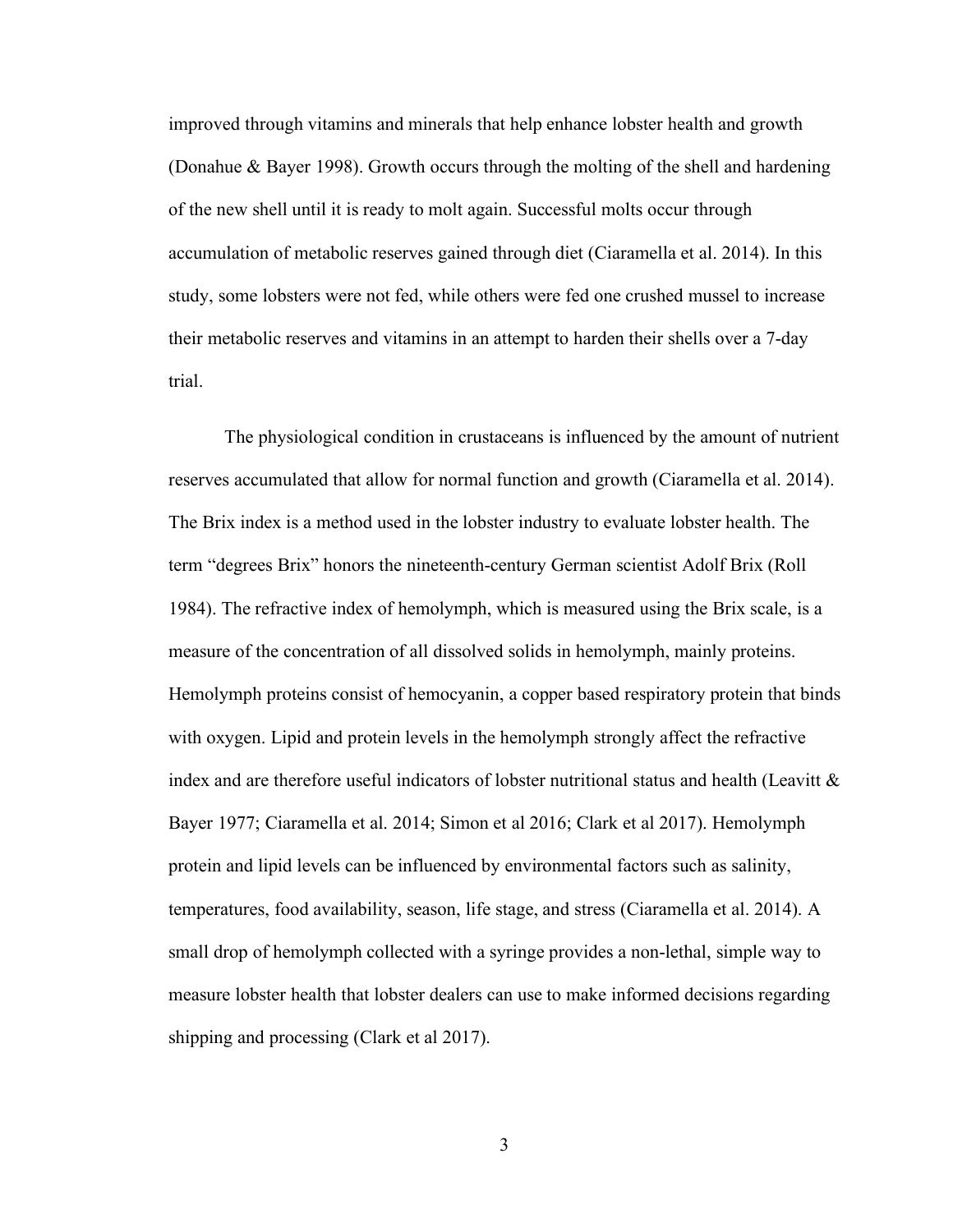Hemolymph carries oxygen and nutrients that sustain metabolic demands of tissues. Hemolymph contains two lipids, triglycerides and cholesterol. Triglycerides commonly serve as metabolic reserves for an organism. Cholesterol is a major structural component for cell membranes and is a steroid that synthesizes hormones. Hormones play a key role in the lobster molt cycle. Thus, triglycerides and cholesterol are key players in determining lobster molt success and, therefore, the lipid concentration in hemolymph can aid in assessing overall health and growth of crustaceans (Ciaramella et al. 2014). A variety of hemolymph-borne proteins influence the molt, shell formation, and metabolism (Ciaramella et al. 2014). Therefore, we use the Brix Index as an indicator for lobster health and shell quality in this study.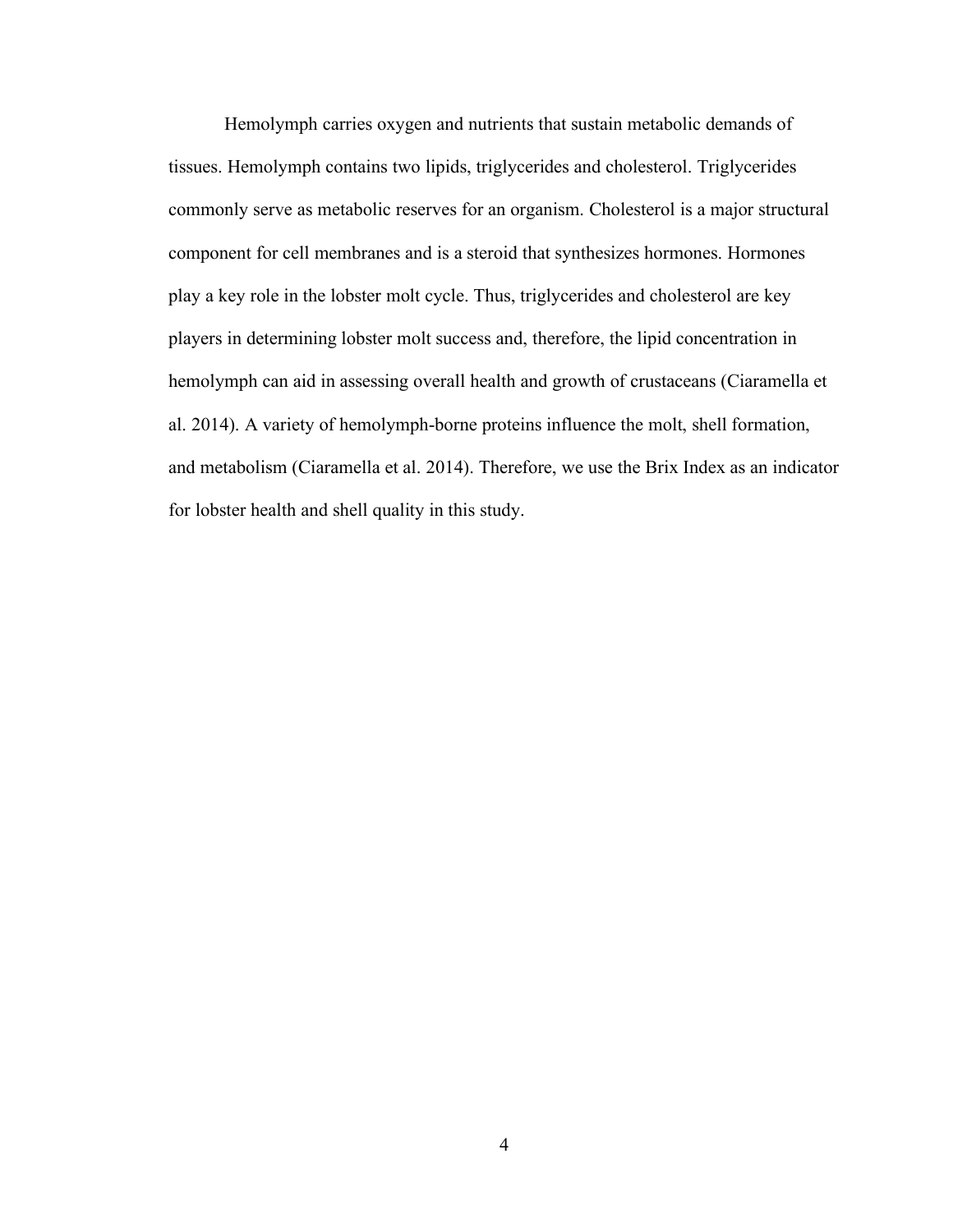#### **METHODS**

#### Laboratory Animals

We obtained lobsters for use in laboratory experiments from Ready Seafood Company, Portland, ME. Each week, 48 B-grade American lobster, *Homarus americanus,* were inspected for damage to the exoskeleton, legs, or antennae. We packaged animals into two separate boxes containing 24 animals per box. A piece of newspaper soaked in seawater was placed on top of the animals along with two gel ice packs to improve survival during transport. The animals were transported by car the 96 km from Ready Seafood, Portland to the University of Maine's Darling Marine Center, in Walpole, ME. At the laboratory, animals were taken out of packaging and randomly assigned an identification number, a cell number, and a treatment. The animal's sex, hemolymph protein level, size, and claw and eye response were recorded. The sex of the animal was determined using the anatomical differences in the first pair of pleopods.

#### Testing

Hemolymph protein levels were used to test the overall health and shell hardness of the lobster. Hemolymph protein was measured with a refractometer on a Brix percentage scale. A syringe was used to draw two mL of hemolymph from the abdomen, directly below the final set of walking legs. A drop of hemolymph was placed on the refractometer lens and the hemolymph protein level was recorded. The carapace length of the lobster was recorded using calipers and measured to the nearest tenth of a mm. To test the vitality of the lobster, behavioral tests were performed. If the lobster took a defensive stance, claws raised, when handled, it was marked positive for claw response. If the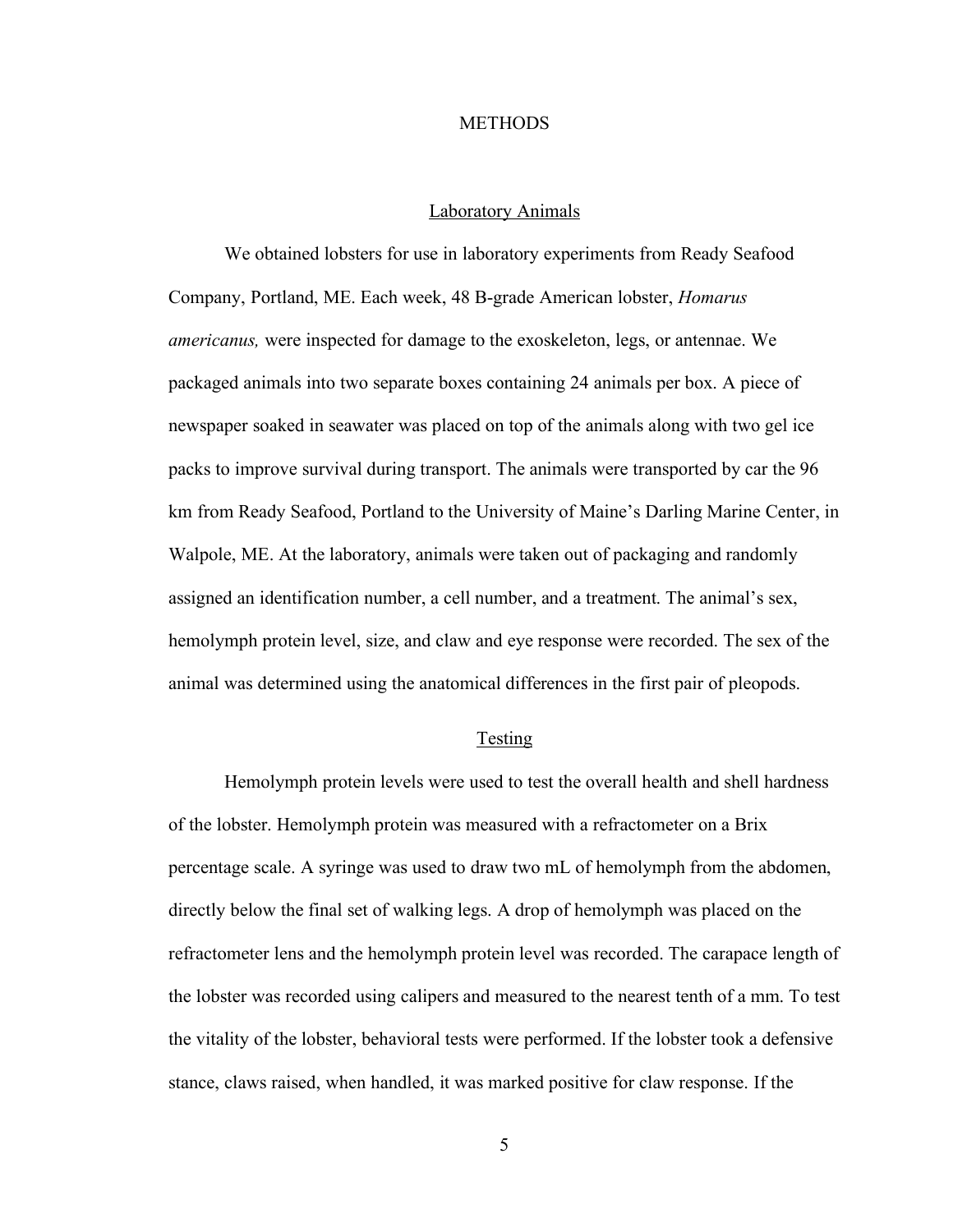lobster retracted its eye when poked, it was marked positive for eye response. Testing occurred at the start and end of each trial, day 1 and 7, respectively.

#### Experimental Design

We used a two-factor experimental design with feeding and temperature treatments as independent variables. Lobster were held in captivity in the flowing seawater system at the University of Maine's Darling Marine Center. They were held in stacked trays, with six individual chambers per tray (Figure 1). Lobster were exposed to one of four treatment combinations: heated and fed, heated and unfed, ambient water temperature from the Damariscotta River and fed, or ambient water temperature from the Damariscotta River and unfed. We ran 7 experimental trials, however, trial 1 is excluded from all data analysis due to water flow issues and trial 2 is excluded from the improvement in shell grade analysis because at the point in the lobstering season these samples were collected, the industry did not differentiate between C, B, or A grades and hard-shell lobster. There was no way to test for grade improvement in the shells of trial 2 lobster.

Water flowed from one chamber to the next and cascaded to the trays below through an outlet at one end of the tray, and finally into a floor drain. We set up two stacks of four trays. The bottom two trays in each temperature treatment contained the treatments with food. The feeding treatment consisted of one crushed mussel provided at the beginning of the trial. The top two trays in each temperature treatment were not fed. Because ambient sea water flowed through the system, temperature varied over the course of the study; however, two aquarium heaters were used to elevate the temperature of the heated treatment relative to the ambient treatment. HoboTemp data loggers were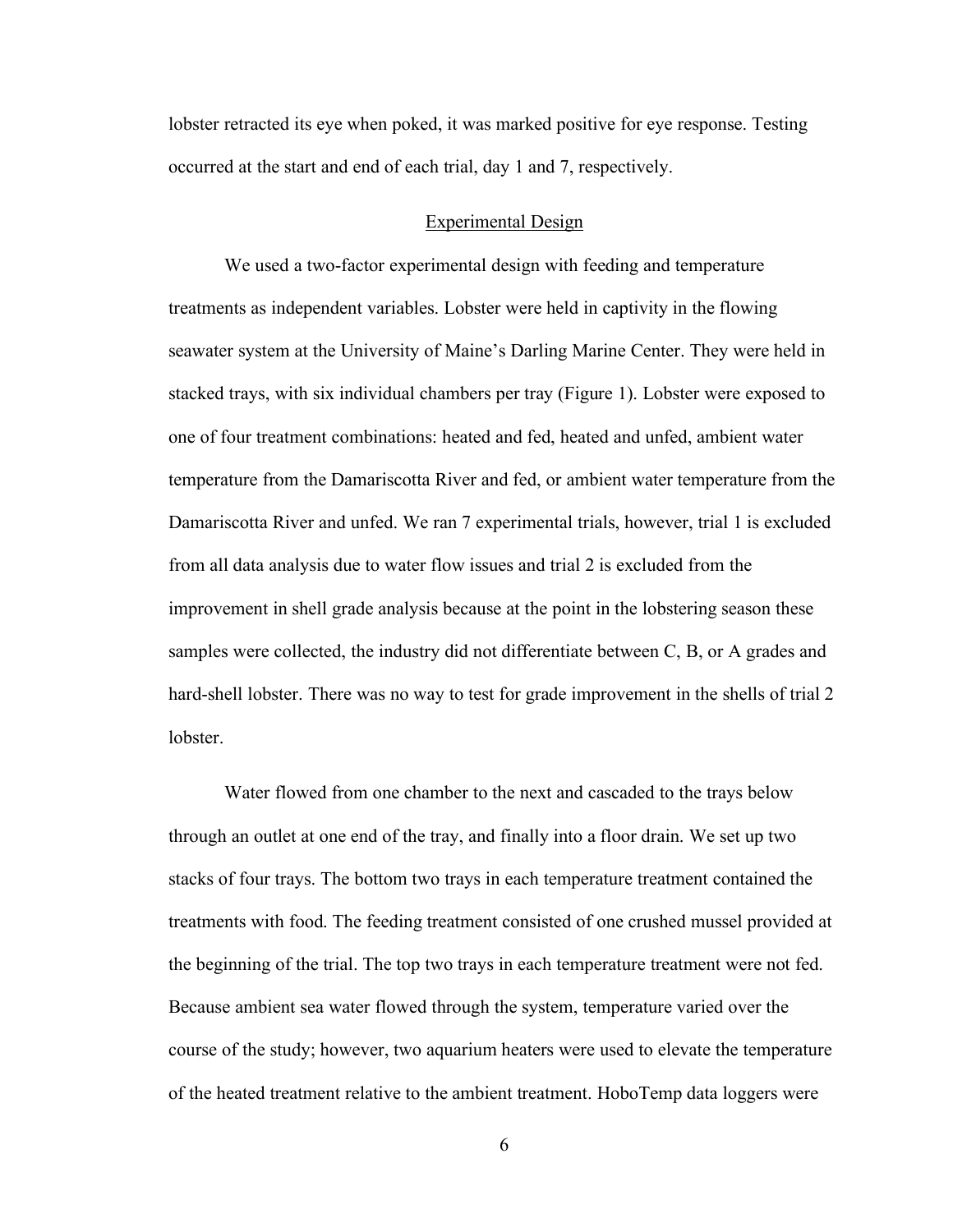used to record temperature hourly both in the heated and ambient treatments. Each cascade system was also provided with two aerators per treatment to maintain oxygen levels as water flowed throughout the system. The water flow rate was set to approximately 2.4 L per min. We ran seven experimental trials, each with a new set of lobsters. The air supply was interrupted during the first trial which was consequently removed from the analysis.

We used a full two-factor Analysis of Variance to test the significance of the effects of temperature (warm vs ambient), feeding (fed vs not-fed) and their interaction on change in lobster survival, shell grade, and hemolymph protein levels. For lobster survival the replication trials served as the level of replication ( $n = 24$ ; 4 treatment combinations x 6 trials). For the analysis of shell grade and hemolymph protein, individual lobsters were the level of replication ( $n = 144$ ; 6 lobster x 4 treatment combinations x 6 trials).



Figure 1: Two stacks of experimental cascading seawater trays housing 24 lobsters per stack for a total of 48 lobsters used in 7-day trials. The top tray served as a cover.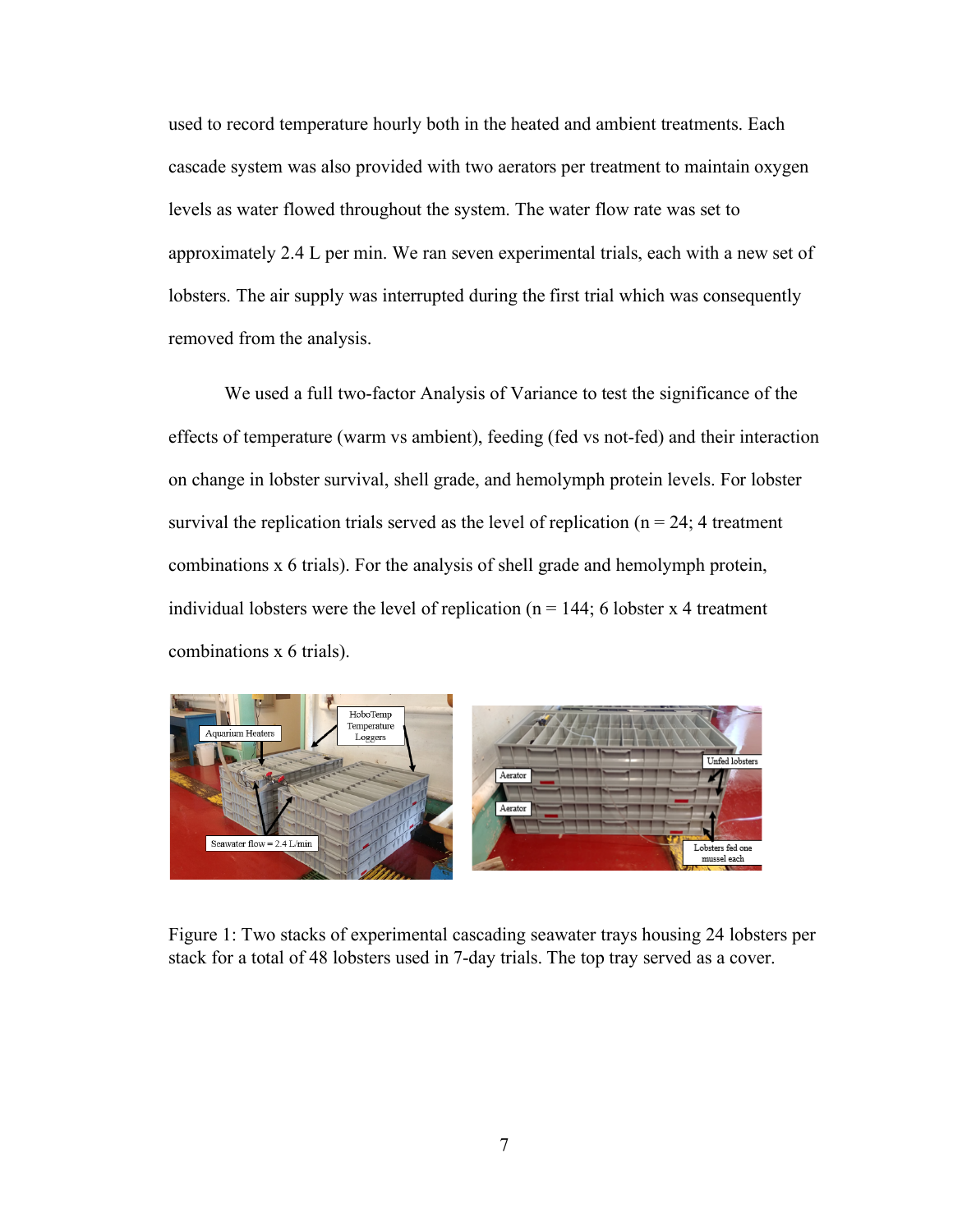#### Grading

To test for shell quality improvement, all lobster were graded according to industry guidelines. At the start of the experiment, all lobster were B-grade lobster. All graded lobster were confirmed by a professional grader from Ready Seafood Company. At the end of each trial, experimental lobster were graded blind, meaning the treatment of the lobster was unknown to graders. To test the grade, the lobster's carapace was squeezed between the thumb and fingers. Lobster were graded on the scale C, B, A, Hard-shell (Table 1). When squeezed, the carapace of a C-grade lobster will depress easily with very little resistance. The carapace of a B-grade lobster will have some resistance. An A-grade lobster will not depress under the squeeze test, but when the claw is squeezed, the soft membrane at the joint will bulge outward. A Hard-shell lobster will have no give in the shell and no bulge at the joint.

| Table 1: Lobster shell hardness grading scale used by industry members. |  |  |
|-------------------------------------------------------------------------|--|--|
|                                                                         |  |  |

| Grade           | <b>Description</b> |
|-----------------|--------------------|
|                 | Soft               |
| B               | Firmer, but soft   |
|                 | Firm               |
| Hard-Shell Hard |                    |

## Field Survey of Lobster Hemolymph Protein Levels

To compare hemolymph protein levels of our experimental lobsters in captivity to the freshest lobsters sampled in the wild we conducted a field survey with a commercial harvester during a day of fishing off the coast of Cape, Elizabeth, ME, on August 10, 2017. Brix hemolymph data were collected from wild lobster at the time they came out of the water. For each lobster collected, we recorded the sex, size, hemolymph protein level,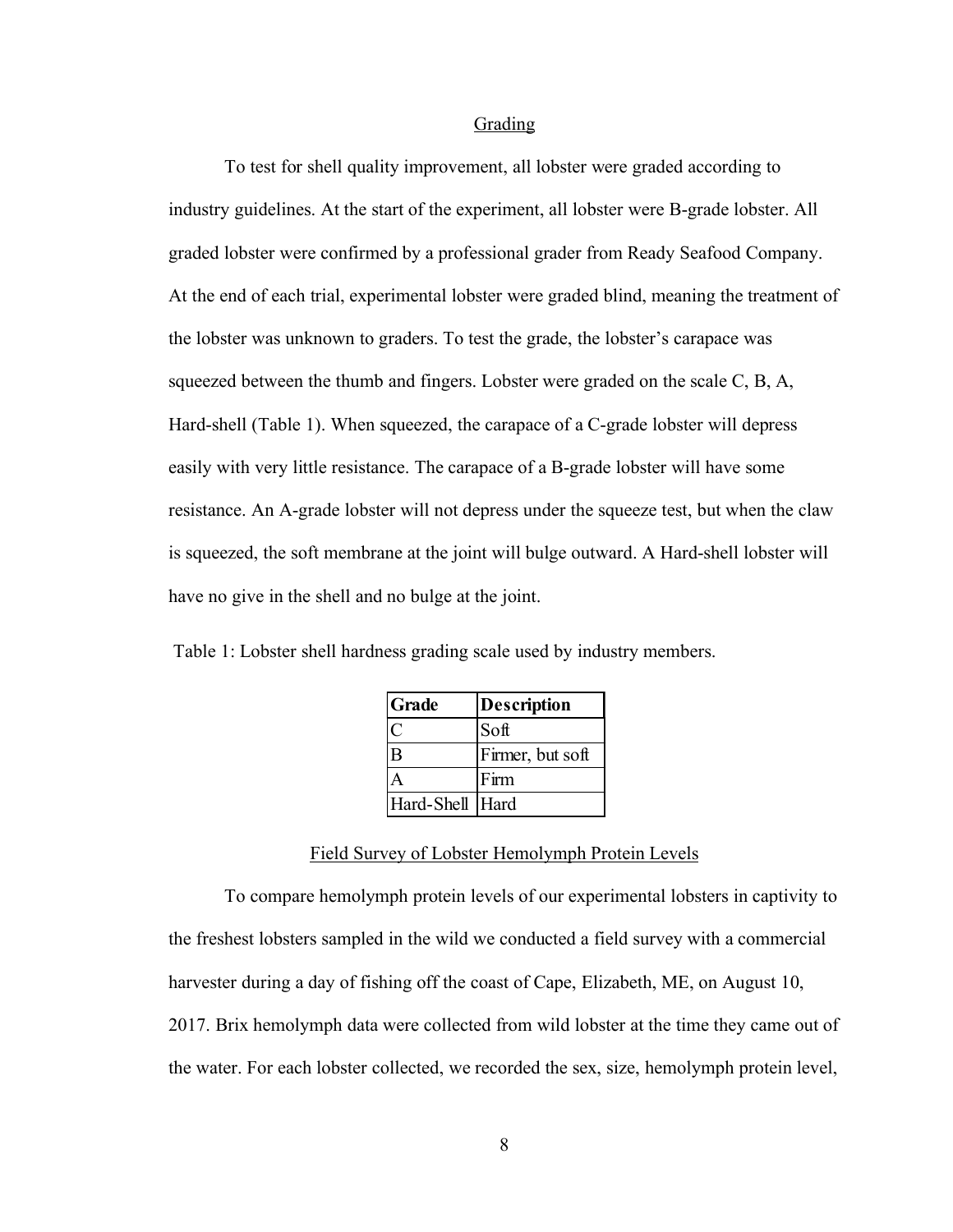and shell grade as well as the depth substrate type, and surface temperature where it was caught. Brix hemolymph protein levels of wild caught lobsters were compared to those of lobsters in the lab experiments.

A single factor Analysis of Variance was used to evaluate the difference in hemolymph protein levels among shell grades of wild lobster. A t-Test was used to compare the average blood protein level of B-grade lobster in the wild and the average blood protein level of B-grade lobster at the start of each experiment.

#### Economic Analysis

Our economic analysis evaluated the profitability of holding lobsters under different assumptions of survival, percentage with improved shell grade over the period, and price differential between grades. We obtained weekly summer prices per pound for A and B grade lobster from June 4 to September 2, 2017. We used the greatest price difference from June 4 to September 2, 2017, to create our scenarios.

We start with the assumption Ready Seafood facilities can hold 100,000 lbs. of lobster. We calculate it would require \$12,400 to move that much lobster in and out of the holding facility. To break this down to a daily cost, we assume 10,000 lbs. of lobster can be moved per day, a process requiring 6 workers for 5 hours at \$14 per hour per worker, for a daily cost of \$420, plus a daily trucking cost of \$200, for a total daily cost of \$620. To move each daily batch of 10,000 lbs. of lobster into the facility on day one and out on day 10 would double the cost from \$620 to \$1,240. Thus, for the 10-day process of moving 100,000 lbs. of lobster in and out of the facility would cost \$12,400.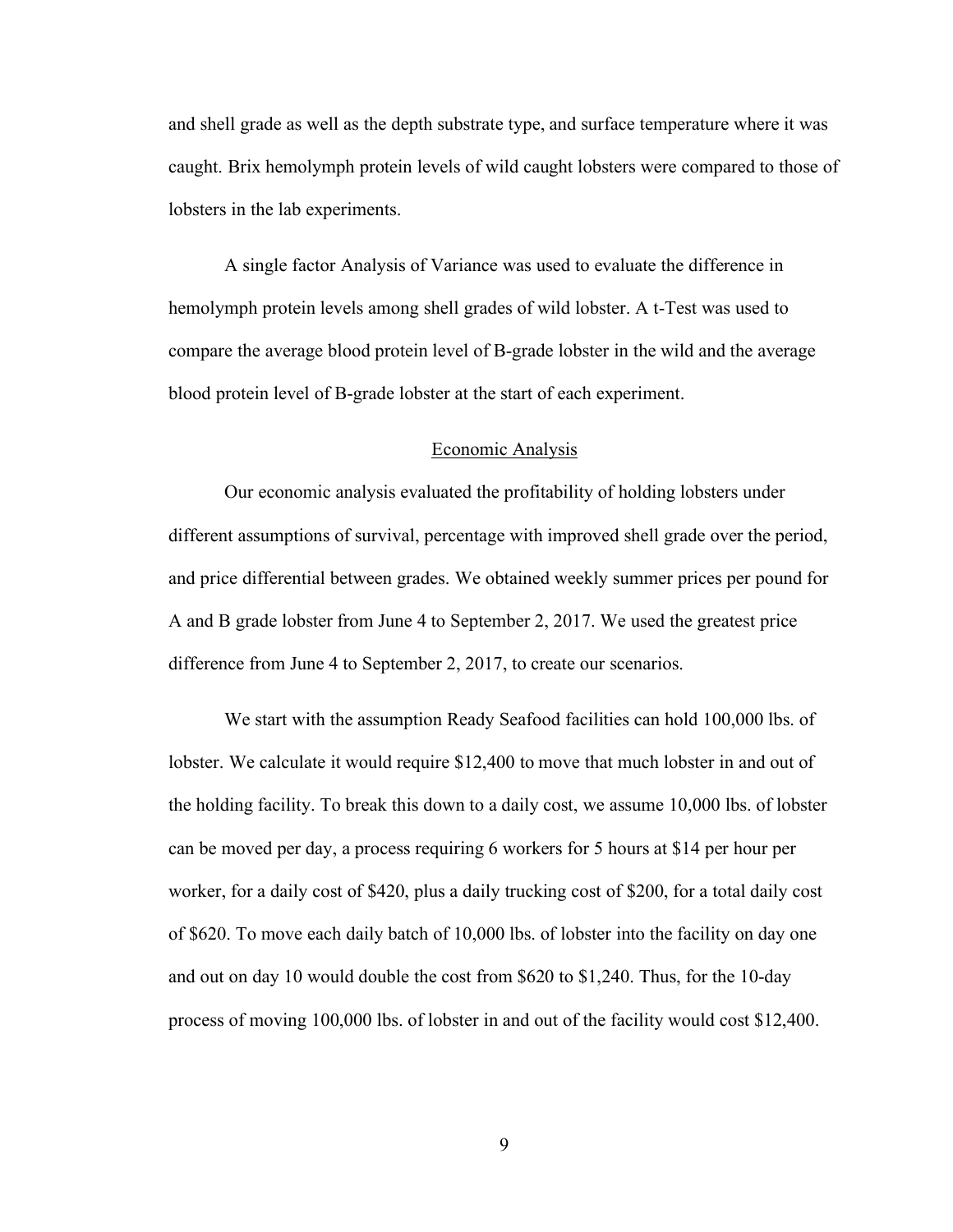The highest price differential between A and B grade lobster occurred during the week of August 27. Although Ready Seafood Co. would need to hold lobster for 10 as opposed to the 7 days for our experiment, we assumed the same average survival rate of 85.07% and the same percentage improvement to A-grade of 33.52%. To calculate the net profit, the survival rate was used to determine the number of lobster that can be sold after holding for a 10-day period. Using this number, the percent improvement to Agrade lobster was used to determine the number of lobster that could be sold for the price of an A-grade. The total value of the remaining B-grade and new A-grade lobsters was calculated. Labor costs were then subtracted from this value and compared to the value of the original group of B-grade lobsters. We then evaluated expected profits assuming an 87% and 100% survival rate.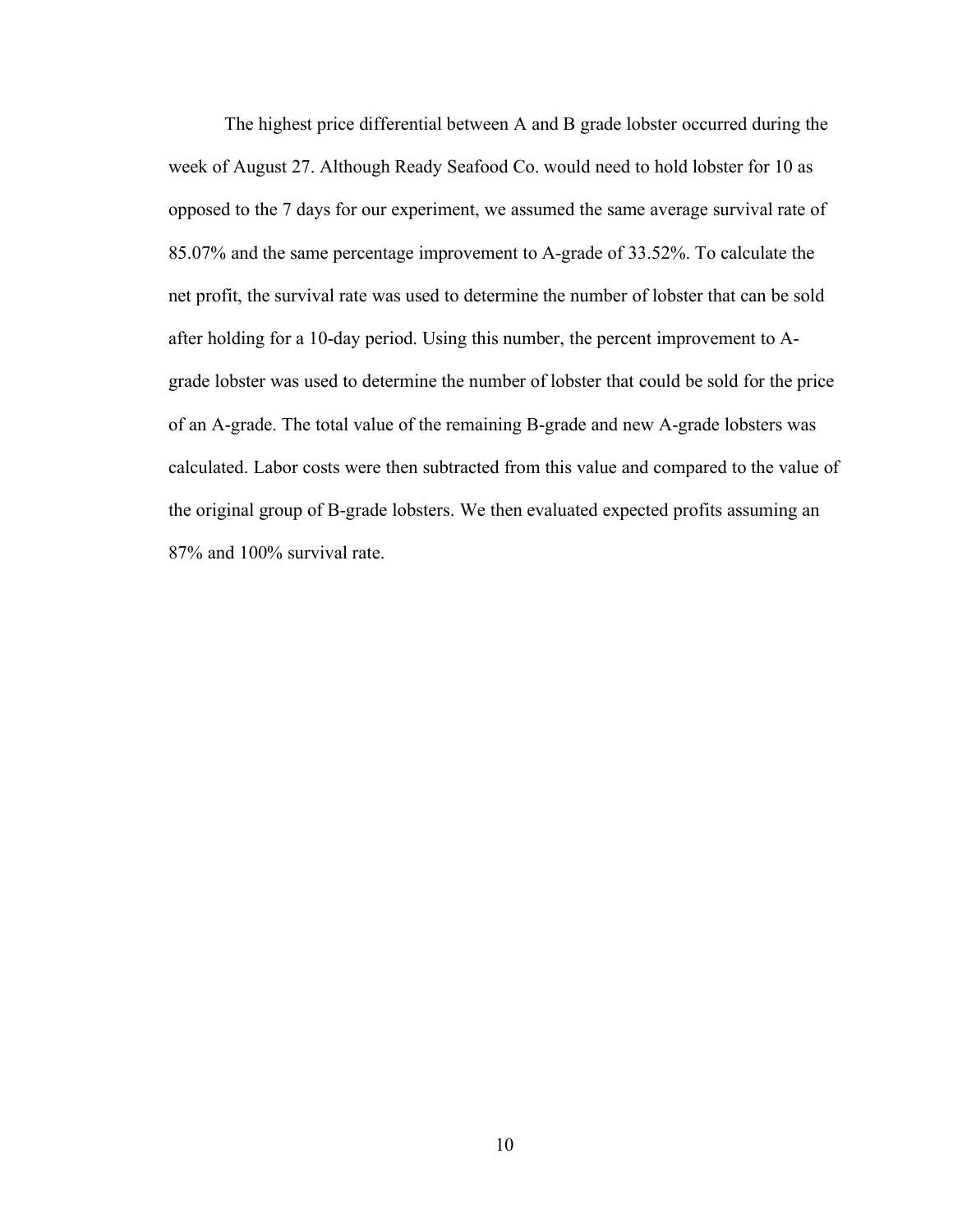#### RESULTS

The average temperature difference between heated and ambient treatments was 0.66 ̊C across trials 2 through 7. Trial 2 had the largest temperature difference at 0.9 ̊C. Trial 6 had the smallest at 0.3 ̊C. Trial 1 was not included in the analysis because the air supply was interrupted during the experiment.

Overall, between 30 and 40% of the experimental lobsters advanced from shell B to A grade. The average percent of lobster improving from B-grade to A-grade across all trials was 33.52%. Our experimental warming and feeding treatments had no statistically significant effect on the change in shell grade, however (Figure 2).



Figure 2: Average percent of lobsters  $(\pm 1SE)$  improving in shell grade over the weeklong trial for each treatment combination. Temperature and feeding effects were not statistically significant (ANOVA results: Temperature:  $F_{1,12} = 0.41$ , p = 0.53; Feeding:  $F_{1,12} = 0.61$ ,  $p = 0.45$ ; Interaction:  $F_{1,12} = 0.51$ ,  $p = 0.51$ ).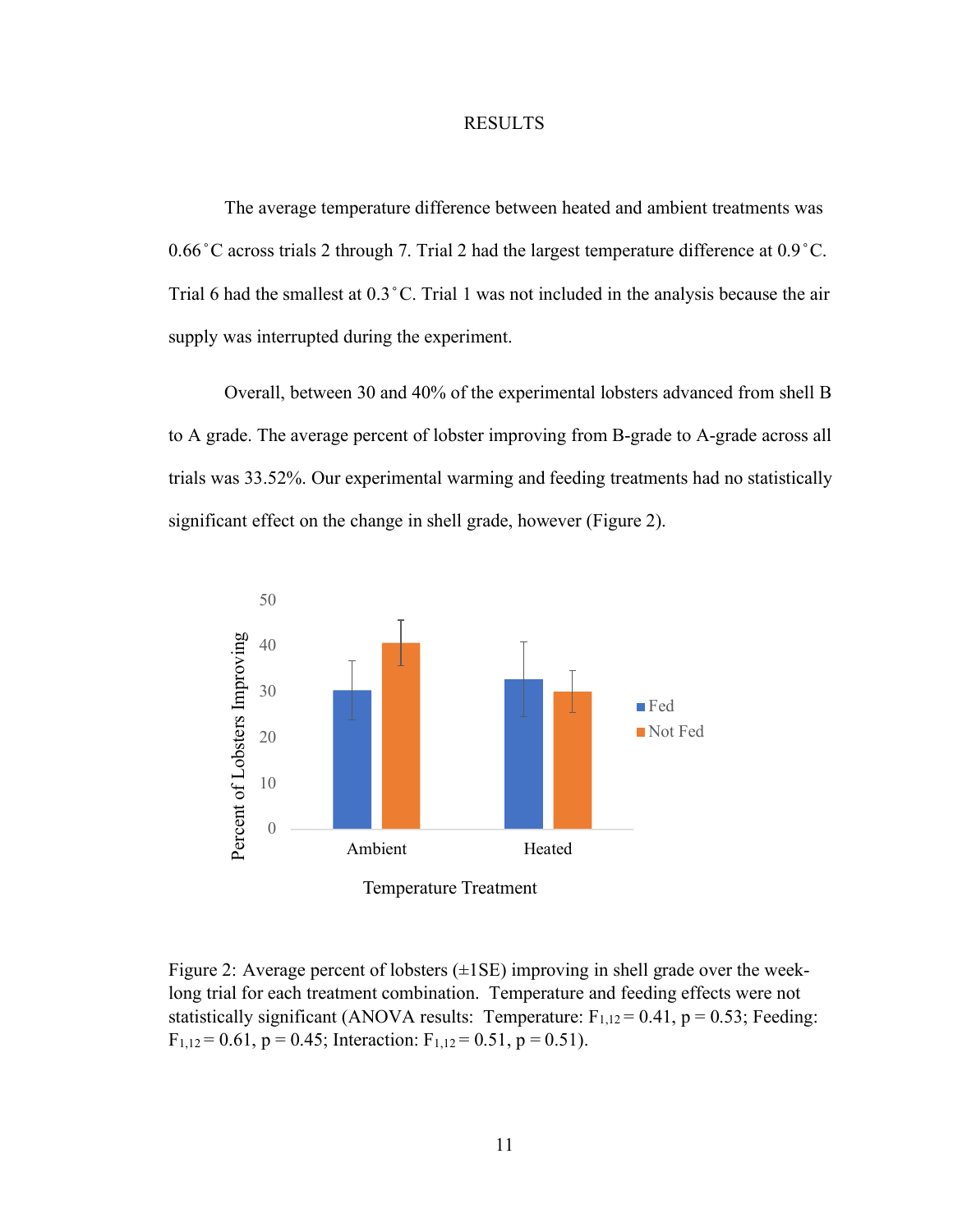Survival among treatments over the course of the six 7-day trials ranged from 80 to 90%, averaging 85.07%. Temperature and feeding treatments had no statistically significant effect on lobster survival (Figure 3).



Figure 3: Average  $(\pm 1SE)$  percent of lobsters surviving week-long trials for each treatment combination (N= 6 trials). Temperature and feeding effects were not statistically significant (ANOVA results: Temperature:  $F_{1,20}$ = 1.45, p = 0.24; Feeding:  $F_{1,20}$  = 0.13, p = 0.72; Interaction:  $F_{1,20}$  = 0.52, p = 0.48).

At the start of each trial, the mean Brix hemolymph protein level was 5.5. Protein levels in lobster hemolymph declined in five of the six week-long trials (Figure 4). Even lobster found to improve in shell grade had a decrease in hemolymph protein levels. Temperature and feeding treatments had no statistically significant effect on hemolymph protein levels.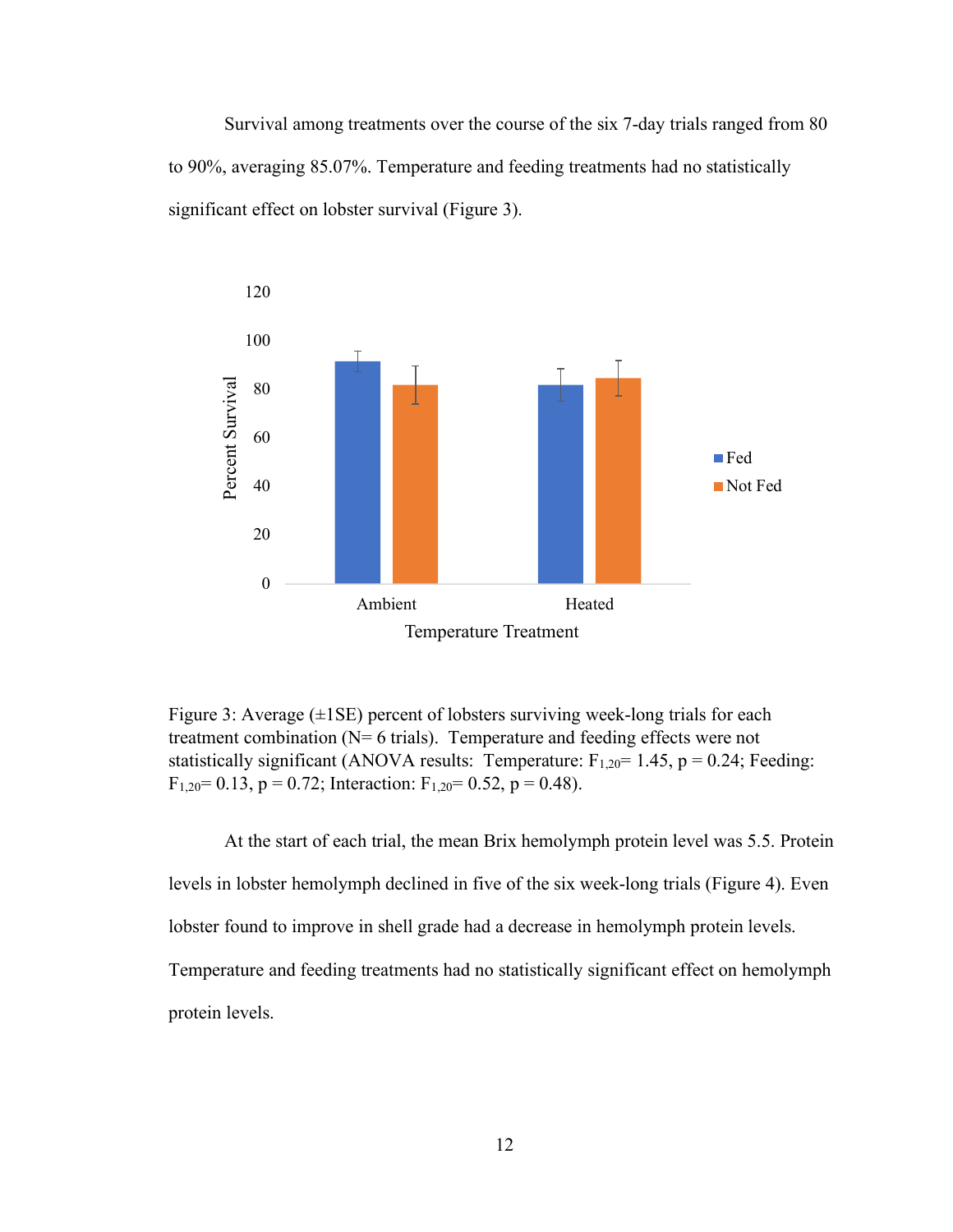

Figure 4: Change in average  $(\pm 1SE)$  initial and final hemolymph protein levels of lobsters in each week-long trial. Temperature and feeding effects were not statistically significant (ANOVA results: Temperature:  $F_{1,241} = 0.6984$ , p = 0.4041; Feeding:  $F_{1,241} = 2.4215$ , p = 0.1210; Interaction:  $F_{1,241} = 1.3372$ , p = 0.2487).

In our field survey of wild-caught lobster we found Brix hemolymph protein levels to be significantly higher in hard-shell lobster than those with lower shell grades (Figure 5). Furthermore, hemolymph protein levels of wild-caught B-grade lobster were significantly higher than those of captive B-grade lobster at the onset of our experiment (t  $= 2.68$ ; p  $= 0.0044$ ). Wild B-grade lobster had an average hemolymph protein of 5.8 (n  $=$ 67), whereas the average hemolymph protein level for lobsters at the onset of the experiment was  $5.5$  (n = 245).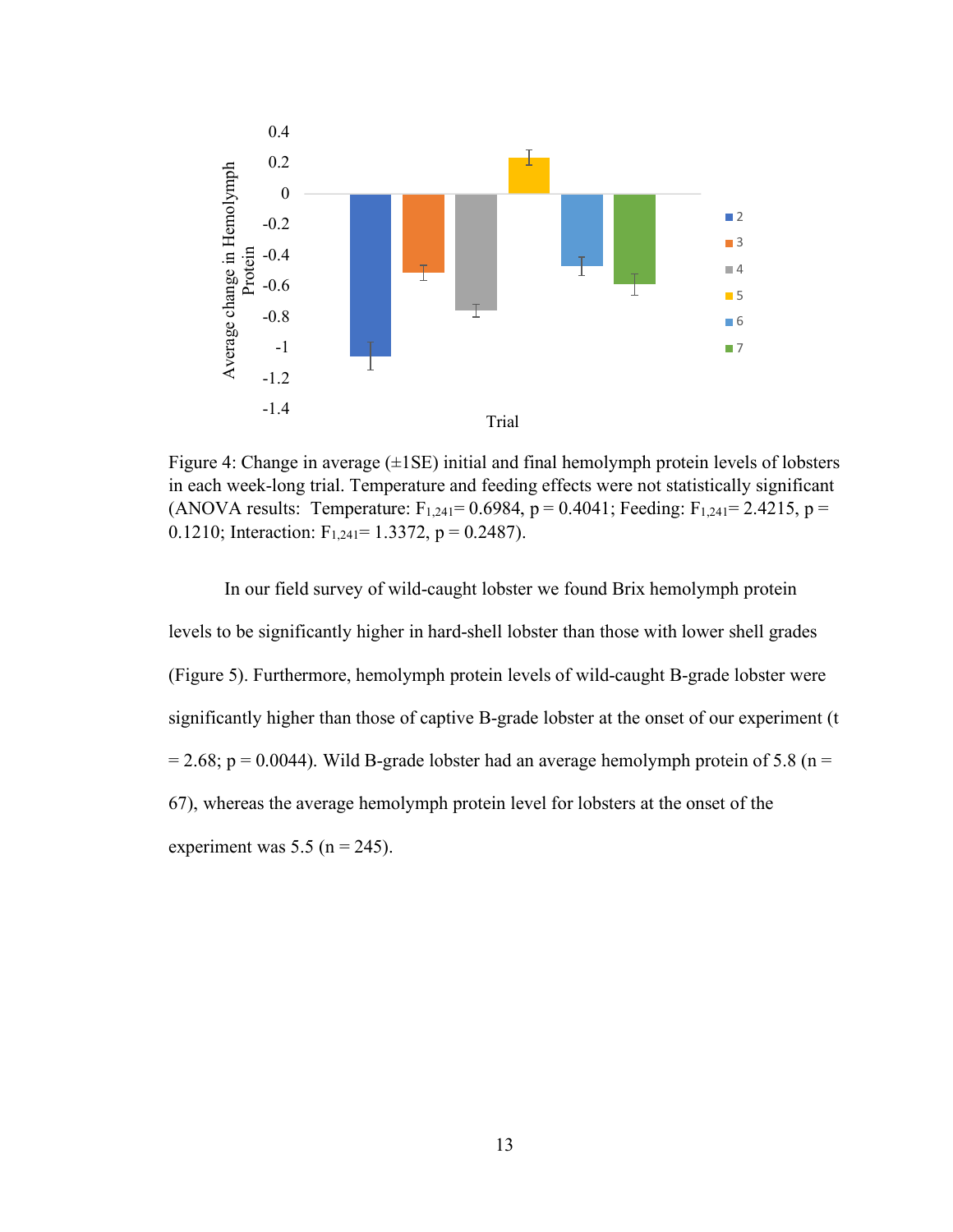

# Figure 5

: Average  $(\pm 1SE)$  hemolymph protein levels according to grade of wild lobster caught off Cape Elizabeth, ME, on August 10, 2017. Hemolymph protein levels significantly increased with shell grade (ANOVA:  $F = 130.97$ ,  $p < 0.0001$ ).

# Economic Analysis

Profitability of holding lobster for shell hardening is strongly linked to survival rate and the price differential between shell grades. At \$7.27 per pound for A-grade lobster and \$4.73 per pound for B-grade lobster, Ready Seafood would make \$473,000 by selling 100,000 lbs. of B-grade lobster. Assuming a survival rate of 85.07% and an improvement in shell grade of 33.52%, Ready Seafood Company would lose \$10,589 by keeping lobster in a holding facility for 10 days (Figure 6). If the survival rate is 87%, however, the company would earn only \$182, and at a survival rate of 100% the company would gain \$72,741.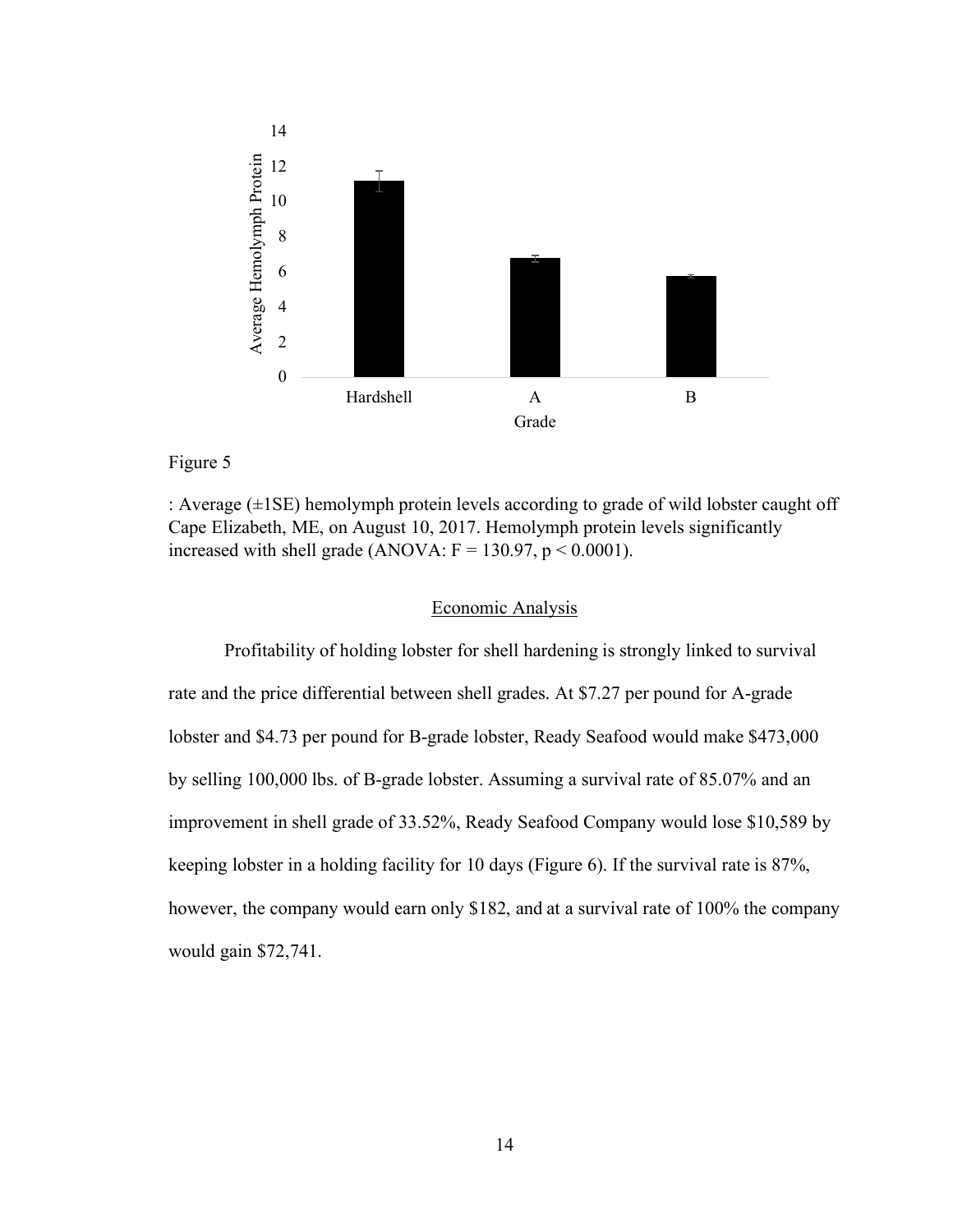

Figure 6: The profit or loss realized from holding 100,000 lbs. of B-grade lobster for 10 days for shell hardening given survival rates of 85.07, 87, and 100%, assuming 33.52% of the lobster improved from B to A grade, and the price per pound for A- and B-grade lobster was \$7.27 and \$4.73, respectively. Under these assumptions the break-even threshold occurs at a survival rate of about 87%.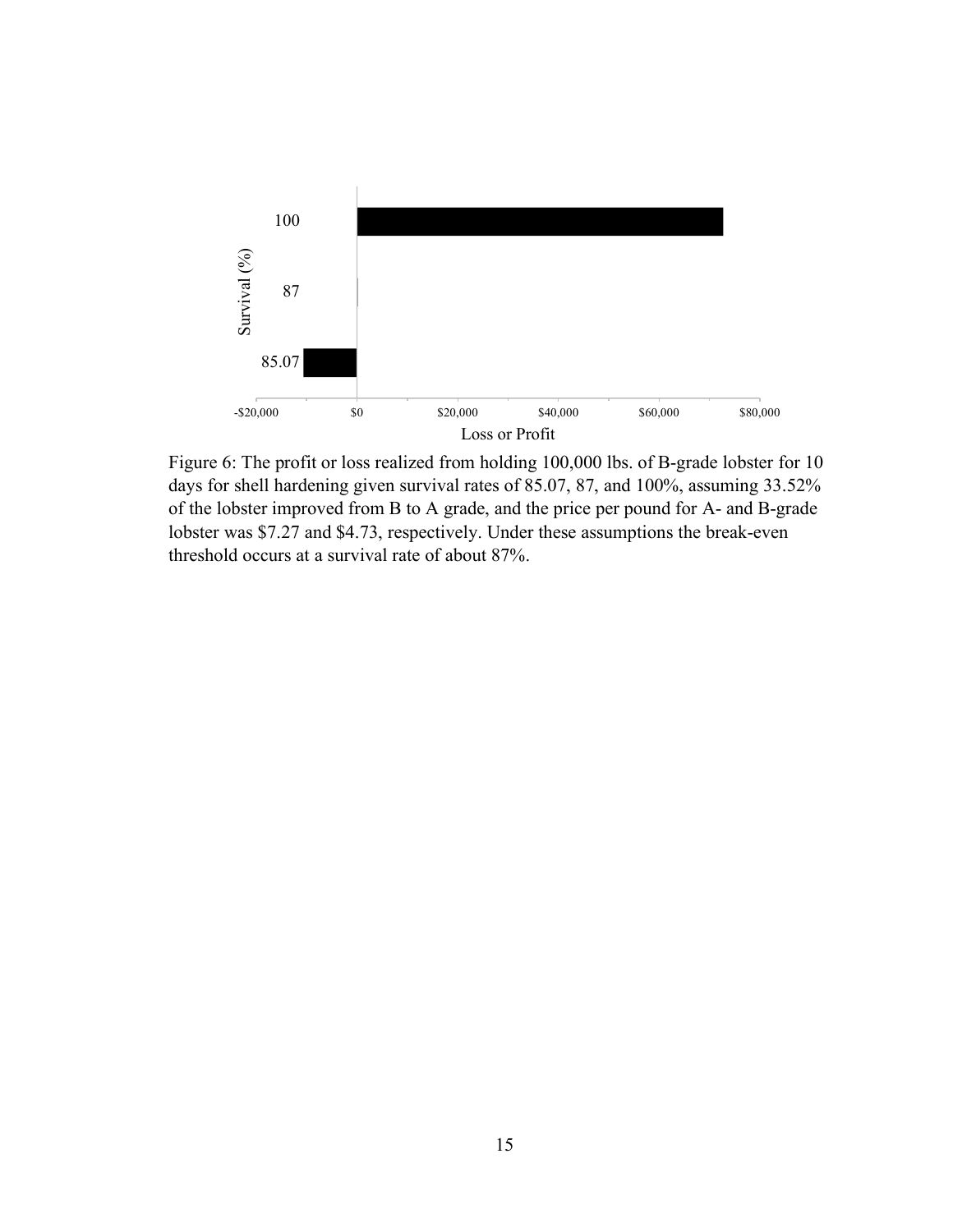#### DISCUSSION

In this experiment, we found that temperature and feeding effects did not significantly affect shell grade improvement or survival. About one-third of the lobster improved from a B- to A-grade shell and about 85% of the lobsters survived regardless of treatment. This does not mean, however, that temperature and feeding have no effect on shell grade improvement or survival. The average temperature difference between the heated and ambient experiments was only  $0.66^{\circ}$ C. The experiment was limited due to the inability to hold constant temperatures in the treatments. Our ability to achieve much of a temperature difference was limited by the need to keep high enough flow rates to keep the lobsters in fresh, well oxygenated seawater. It is likely that this temperature difference was not large enough to see a difference in shell grade improvement in the separate treatments. As seen in several studies, higher temperatures increase growth rates by reducing the intermolt period (Green et al 2014). The difference between the two temperature treatments may have been insufficient to produce a statistically significant difference in response with the 197 lobsters divided among the four treatments in this study.

Additionally, feeding regime can have a strong influence on lobster growth. For example, Bordner & Conklin (1981) found that lobster fed 7 days a week were an average of 31% heavier after 90 days than those fed only 5 days a week. In our experiment, lobsters were given only one crushed mussel to last the entirety of the week. Diet has also been reported to have measurable effects on improving shell hardness of American lobster (Donahue & Bayer 1998). In that case, cod racks yielded the most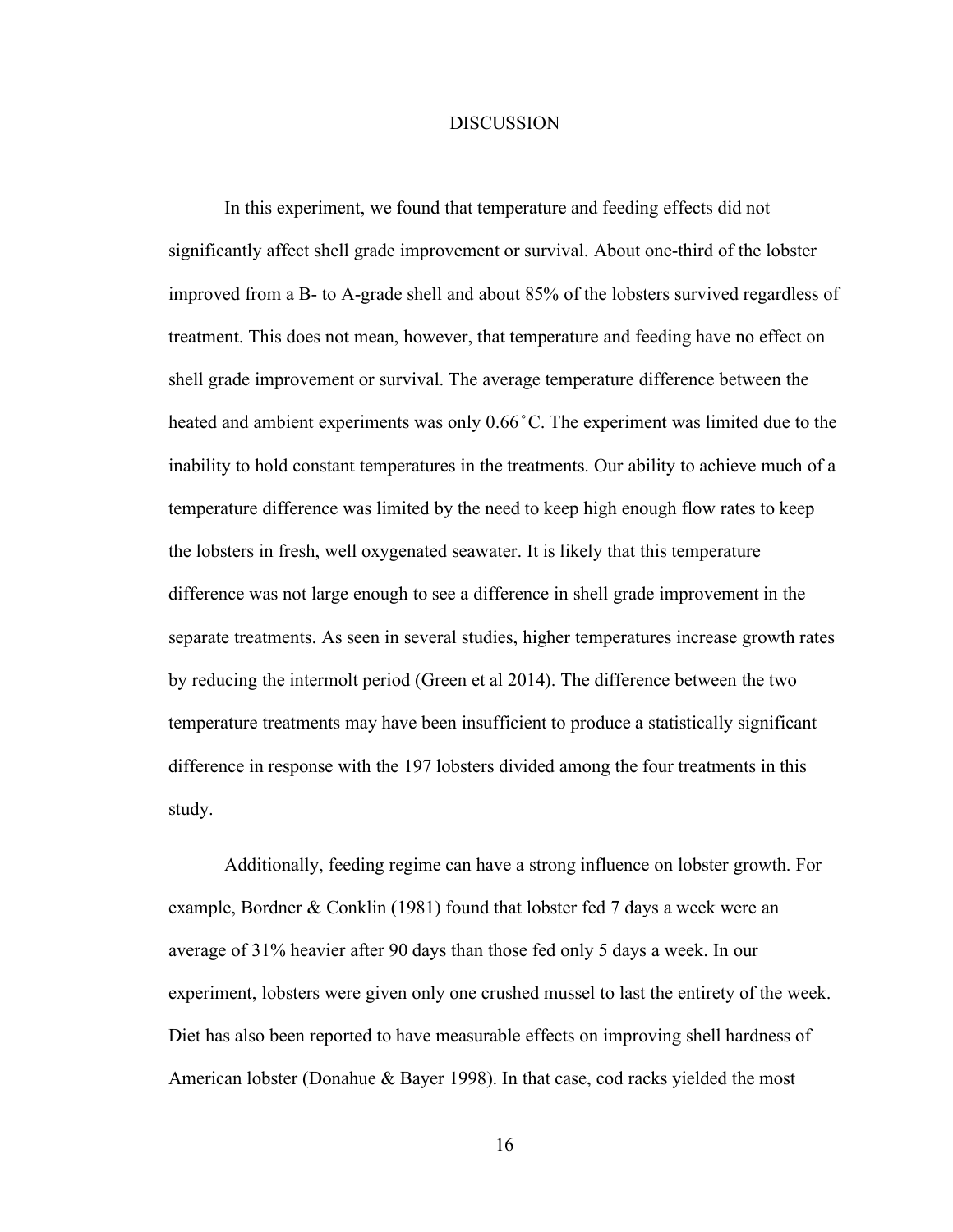improvement. These results suggest that the potential exists to use feeding regime to increase the percentage of lobster improving in shell grade. While brine shrimp or cod racks are possible food sources, the cost effectiveness of these feeding regimes needs to be considered.

It is also possible that the lobster just needed additional time to improve shell hardness. Time appeared to have the greatest effect on shell hardening, and within the limited time available in a lobster dealer facility the question remains whether manipulating temperature or diet will hasten the hardening process enough to make a difference. The trade-off of holding lobster for longer time is the greater cost of housing and risk of mortality.

We observed a survival rate of about 85% regardless of temperature or feeding treatment. This does not mean, however, that temperature and feeding do not have any effect on survival. As mentioned above, the temperature differential between the heated and ambient treatments was minimal. It is possible that with controlled temperature, or with a larger temperature differential, the survival of lobster may have been affected. Moreover, temperature throughout the trials was not constant. Temperatures that are too high can adversely affect the physiological condition of lobster (Lorenzon et al 2007). At certain points throughout our trials, particularly late in the season, temperatures exceeded 18 °C and could have become stressful. In a laboratory-based thermal performance study, Worden (2006) found lobsters to prefer temperatures between 13 and 20 °C but will move to avoid higher temperatures. They also found temperatures of 25 to 30 $\degree$ C to significantly degrade cardiac performance. If the temperatures in our study had been better controlled,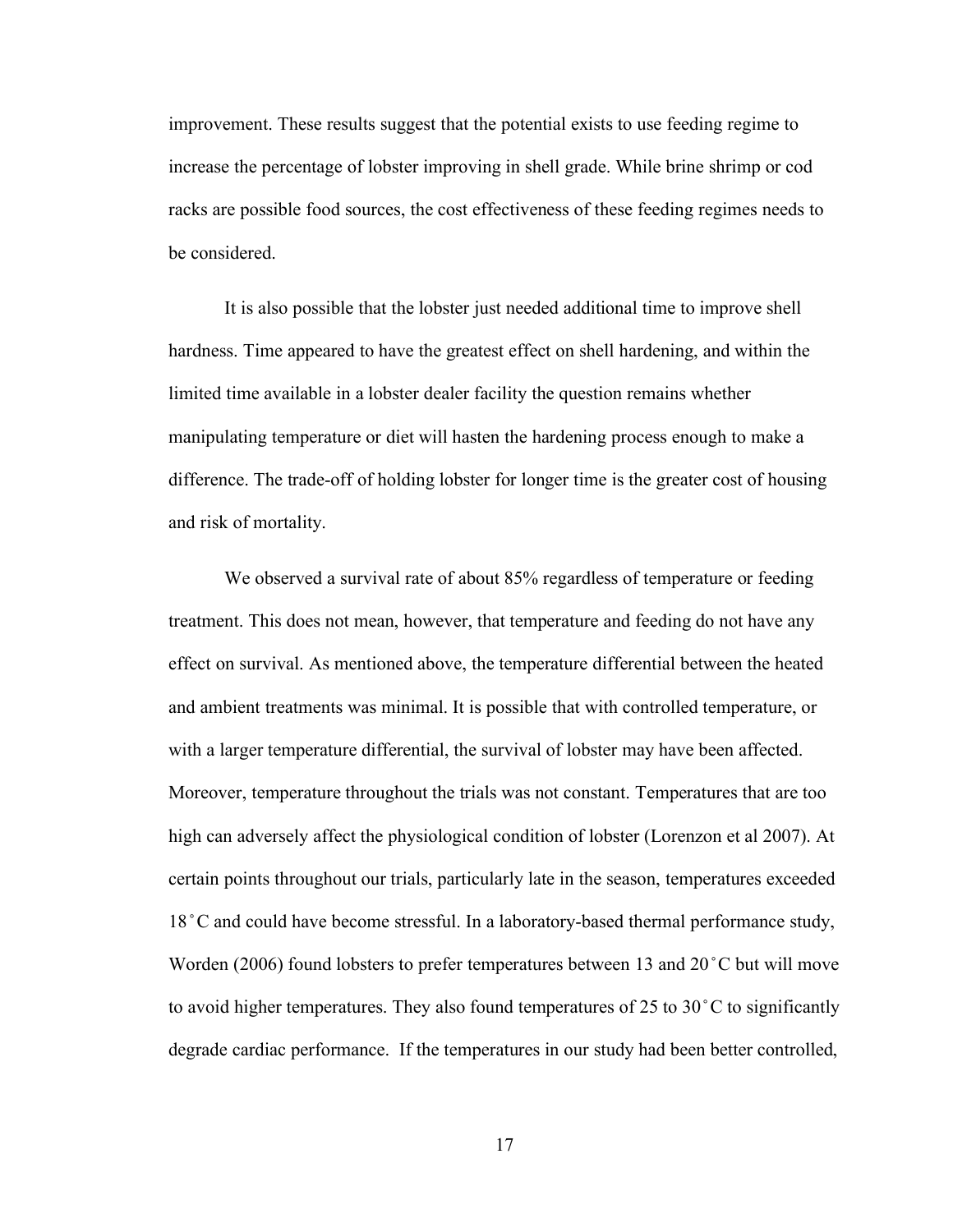we could ensure that temperatures do not reach the lethal level and survival rates would likely improve.

In stressful conditions, such as handling, transport, and elevated temperatures, lobster require more energy. Lipids are the major energy reserve for lobster (Clark et al 2017) and they can replenish them through diet. Feeding lobster more frequently throughout the holding period will provide lobster with more energy to better handle the stressors that occur and to improve survival rates.

The experimental setup itself may have caused complications in lobster survival rate. The system was a flow through system in which the water that entered at the top of the cascade system traveled cell by cell down through the bottom. The waste of each lobster was thus carried with the cascading water through each cell. In addition, the death of a lobster in an upper cell could have affected the health of a lobster further down the cascade system due to the contaminated water flow. If each lobster had his/her own selfcontained system, there is potential that survival rates could have improved because there would be no contamination of the water flowing through due to other lobsters.

Over the course of the week-long trial, hemolymph protein levels tended to decline in all trials excluding trial 5. Trial 5 did not differ in temperature, setup, or flow rate compared to all other trials, so it is difficult to conclude the reasoning for this. We found a significant difference in the hemolymph protein levels between wild caught and captive lobsters at the same shell hardness stage. From this, we can infer that handling and travel adversely affect hemolymph protein levels. Hemolymph levels are sensitive to changes in salinity, temperature, food availability, season, life stage, and stress (Ciaramella et al. 2014). It is possible that handling and time out of water before the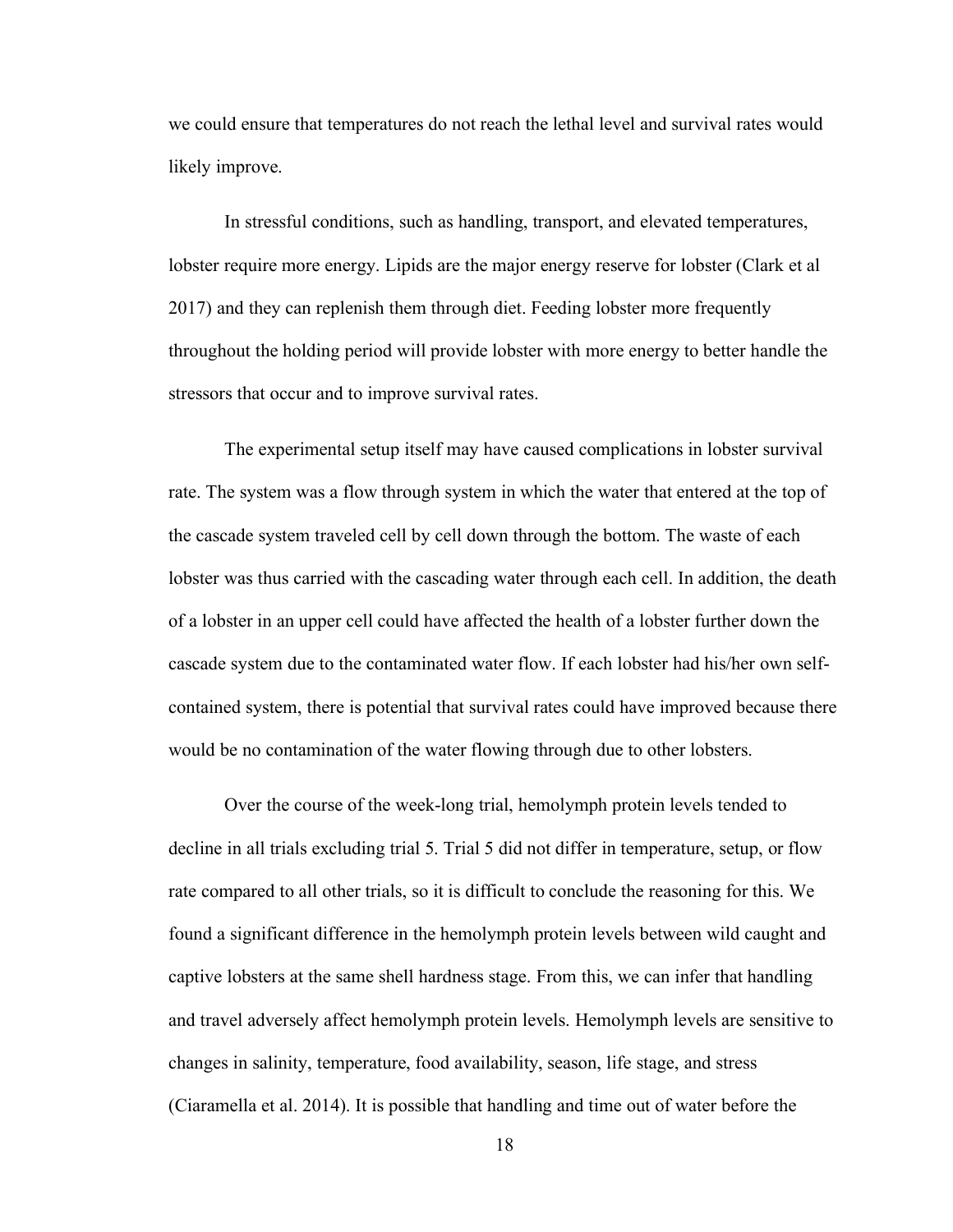experiment induced a drop in lobster hemolymph protein levels. For example, if a lobster is injured, the hemolymph protein level will be much lower than an uninjured lobster (Clark et al 2017). It is possible that using the syringe to test for hemolymph protein levels at the beginning of the week caused harm to the lobsters and lowered their overall hemolymph protein levels at the conclusion of the experiment. There is also potential that the conditions the lobster were held in caused stress to the lobster, therefore reducing their overall health. No significant effect of feeding and temperature treatment was found on lobster hemolymph protein levels. In future studies, higher hemolymph protein levels may be maintained with an increase in feeding frequency of the lobster, as opposed to a single feeding for the entirety of the week. Additionally, as mentioned above, with an increased temperature difference or an increased sample size a larger effect may have been seen on hemolymph protein levels.

Hemolymph protein levels are known to increase prior to molt and rapidly decrease post molt (Ciaramella, Battison, & Horney, 2014). As the lobster shell hardens during the intermolt, hemolymph protein levels increase and severely decrease with the soft shell that is apparent post molt. The field data provide a good baseline for average hemolymph protein levels typical for each grade. We see that hemolymph protein level and shell grade have a direct relationship meaning as hemolymph protein levels increase lobster shells tend to be harder.

Throughout the season, price commanded by A-grade and B-grade lobster varies. If a shell hardening procedure were to be implemented at Ready Seafood Company, it would cost the company \$12,400 to handle 100,000 pounds of lobster over a ten-day period. The survival rate in our experiment was relatively low, likely due to the stressful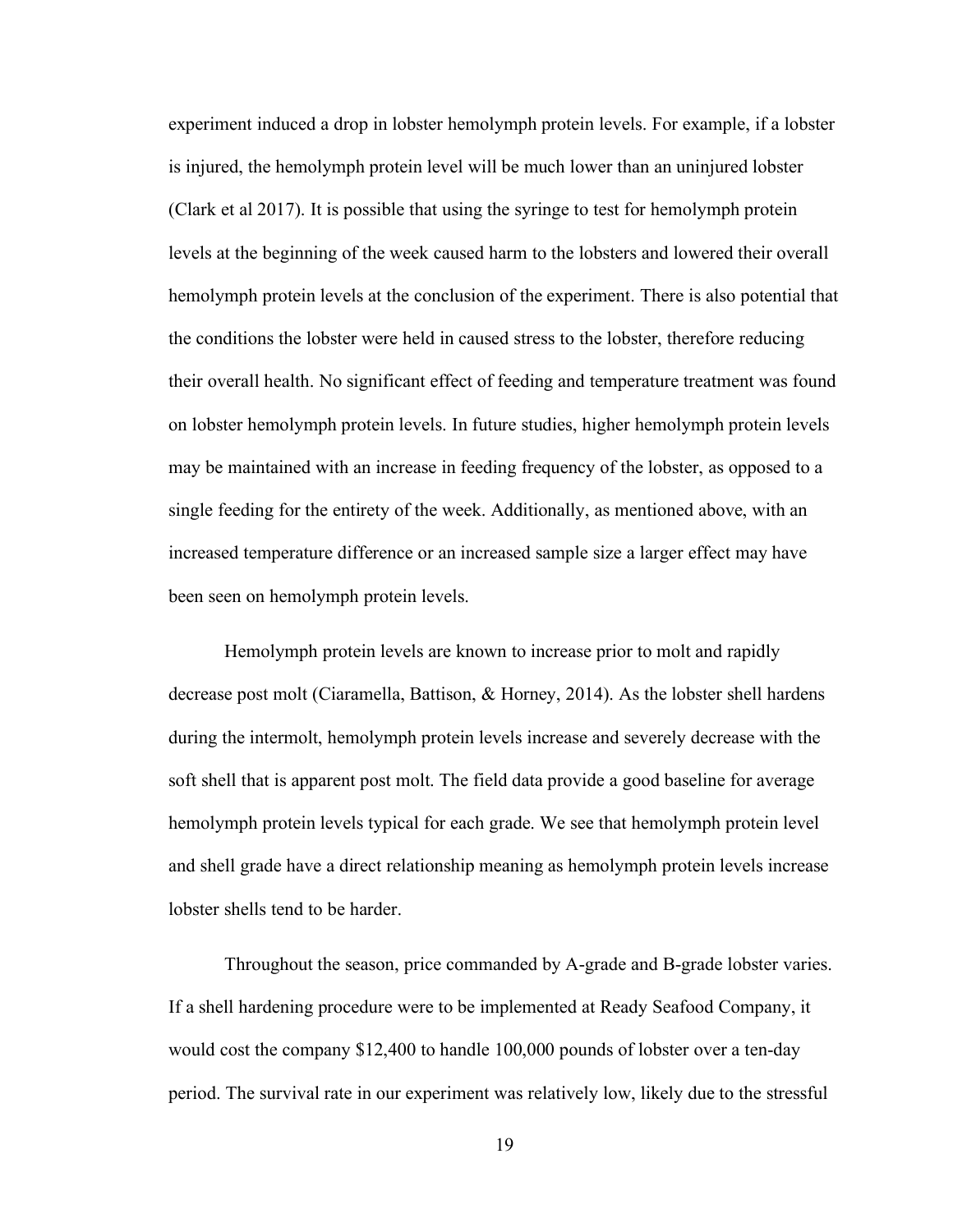temperatures. If survival rates could be improved by just 2% (to reach 87%), Ready Seafood Company could gain a profit of about \$180. If survival could be increased to 100%, at an improvement rate of 33.5%, Ready Seafood could potentially make a \$72,700 profit per 100,000 pounds of lobster. The company has the potential to further increase profits if the shell improvement rate is increased as well. It is important to note, however, that for this scenario, the highest price differential between A and B grade lobster was used. Throughout the season, prices vary greatly. It may be beneficial for a company to only hold over lobster at times of peak prices, otherwise, holding lobster may be less profitable.

While holding lobster for hardening has the potential to increase profit for lobster dealers, more experiments are warranted to determine the optimum temperature and feeding regime that will maximize the rate of shell hardening. While we were unable to hold lobster at a constant temperature in the present experiment, future studies should aim to maintain multiple constant temperature treatments under well oxygenated, uncontaminated flow. This will help identify the conditions minimizing hardening time and maximizing survival, and in turn, profits.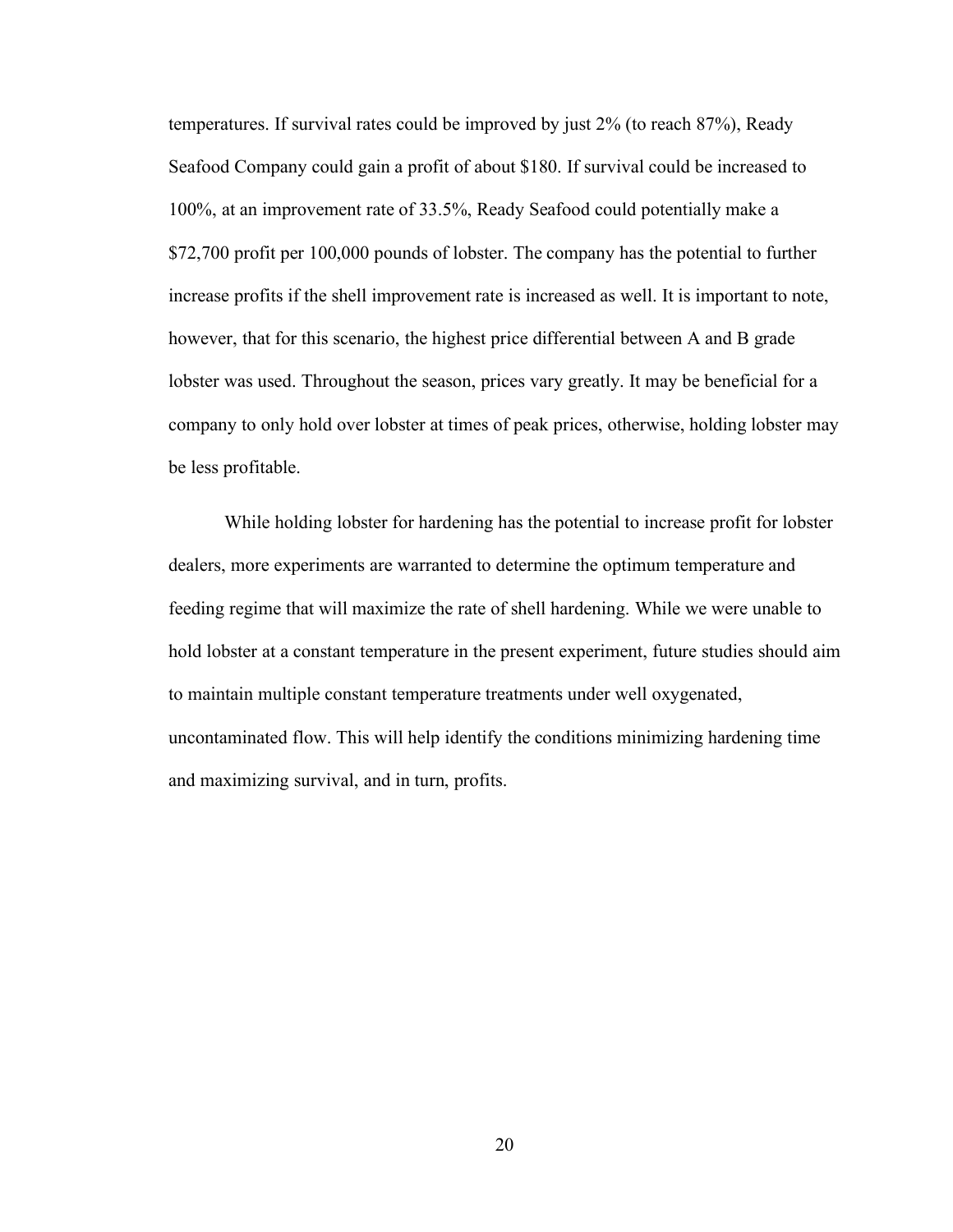#### LITERATURE CITED

- Bordner, C. E., & Conklin, D. E. (1981). Food Consumption and Growth of Juvenile Lobsters. *Aquaculture*, 285-300.
- Ciaramella, M. A., Battison, A. L., & Horney, B. (2014). Measurement of Tissue Lipid Reserves in the American Lobster (Homarus Americanus): Hemolymph Metabolites as Potential Biomarkers of Nutritional Status. *Journal of Crustacean Biology*, 629-638.
- Clark, F. K., Yang, J., Acorn, A. R., Garland, J. J., Stewart-Clark, S. E., & Greenwood, S. J. (2017). The impact of harvesting location on the Physiological Indiccators of the American Lobster (Homarus americanus H. Milne Edwards, 1837) (Decapoda: Nephropidae) during live storage. *Journal of Crustacean Biology*, 303-314.
- Donahue, D. W., & Bayer, R. C. (1998). Effects of Diet on Weight Gain and Shell Hardness of New-Shell American Lobster, Homarus americanus. *Journal of Applied Aquaculture*, 79-85.
- Green, B. S., Gardner, C., Hochmuth, J. D., & Linnane, A. (2014). Environmental Effects on Fished Lobsters and Crabs. *Reviews in Fish Biology and Fisheries*, 613-638.
- Leavitt, D. F., & Bayer, R. C. (1977). A Refractometric Method of Determining Serum Protein Concentration in the American Lobster. *Aquaculture*, 169-171.
- Lorenzon, S., Giulianini, P. G., Martinis, M., & Ferrero, E. A. (2007). Stress Effect of Different Temperatures and Air Exposure during Transport on Physiological Profiles in the American Lobster Homarus americanus. *Comparative Biochemistry and Physiology*, 94-102.
- Roll, R. (1984). Orange Juice and Weather. *The American Economic Review*, 861-880.
- *State Exports of Maine*. (2017, October 2). Retrieved from United States Census Bureau.
- Worden, K., Clark, C. M., Conaway, M., & Qadri, S. A. (2006). Temperature Dependence of Cardiac Performance in the Lobster Homarus americanus. *The Journal of Experimental Biology*, 1024-1034.